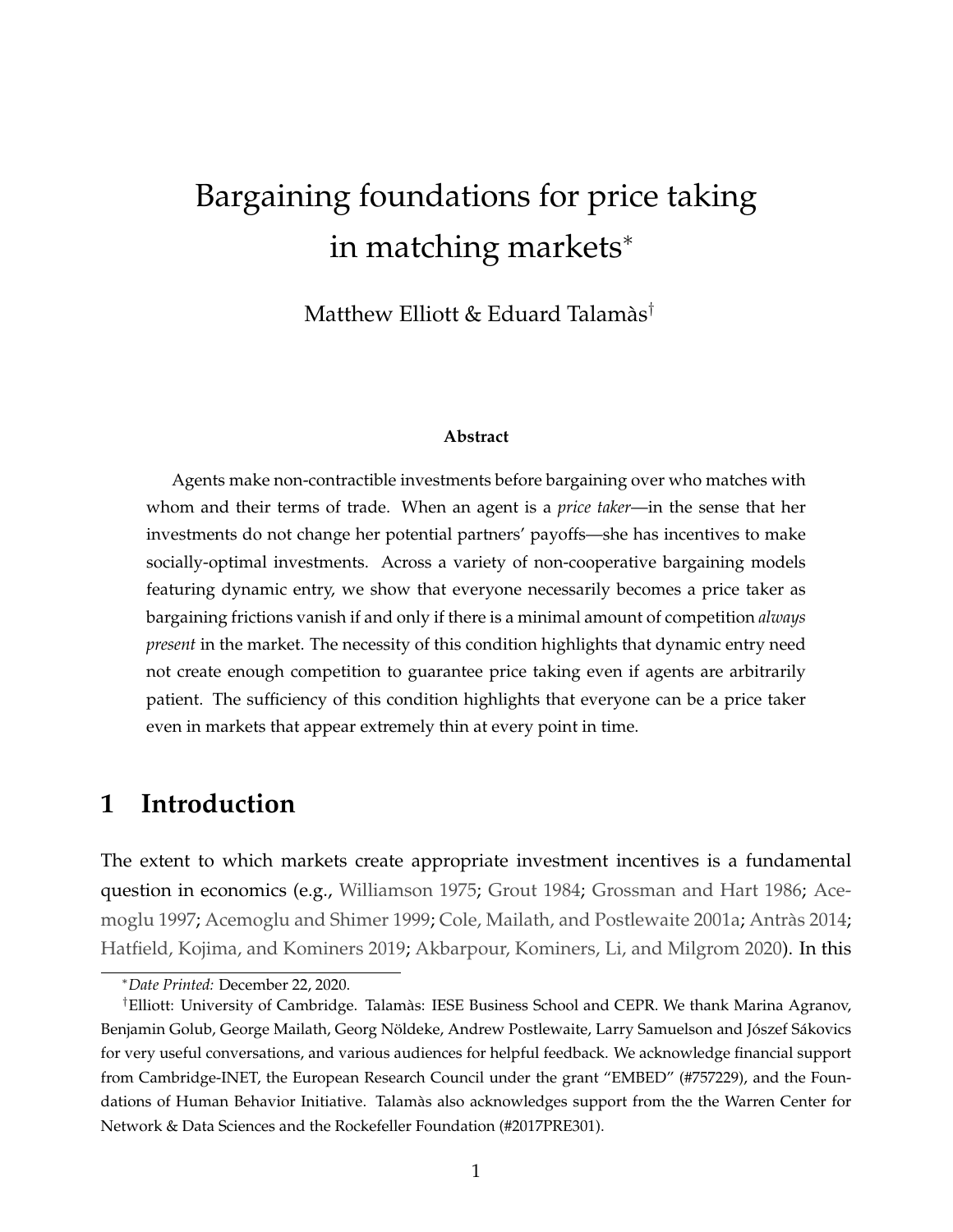paper, we investigate the conditions under which agents are *price takers* in decentralized matching markets—in the sense that their investment choices before entering the market do not affect the prices that they face once they enter the market. When this is the case, everyone is the residual claimant on the returns of her investments, so private and social incentives to invest are perfectly aligned (e.g., [Rogerson](#page-30-0) [1992;](#page-30-0) [Makowski and Ostroy](#page-30-1) [1995;](#page-30-1) [Nöldeke and](#page-30-2) [Samuelson](#page-30-2) [2015\)](#page-30-2).

Guaranteeing that everyone is a price taker in matching markets without dynamic entry generally requires extremely thick markets containing infinitely many agents of each type (e.g., [Leonard](#page-30-3) [1983,](#page-30-3) [Gretsky, Ostroy, and Zame](#page-29-3) [1999,](#page-29-3) [Cole, Mailath, and Postlewaite](#page-28-5) [2001b;](#page-28-5) [Elliott](#page-29-4) [2015\)](#page-29-4). In contrast, we consider markets featuring dynamic entry, and we show that everyone necessarily becomes a price taker as bargaining frictions vanish if and only if there is a minimum amount of competition *always present* in the market. For example, in our benchmark model—in which there are arbitrarily many different types of agents and at most one match (consisting of two agents of different types) can form in each period—the relevant condition is that there are always at least two agents of each type present in the market. More generally, the relevant condition is that the stock of agents of any given type in the market is always strictly larger than the flow of this type of agents out of the market.

The minimal amount of competition that we identify as being necessary and sufficient to guarantee price taking does not make the details of the bargaining process irrelevant: Even when this competition is always present, the equilibrium payoffs vary with the proposer probabilities and other details of the bargaining protocol. For example, in the context of labor markets, as workers become more patient relative to firms, their wages increase. The received wisdom derived from results across a variety of settings (e.g., [Grossman and Hart](#page-29-1) [1986;](#page-29-1) [Hart and Moore](#page-29-5) [1990;](#page-29-5) [Hosios](#page-29-6) [1990\)](#page-29-6) is that how the surplus is shared in equilibrium ex post drives investment incentives. In contrast, we show that—irrespective of relative bargaining powers, the specifics of the bargaining protocol and the equilibrium sharing rule when a minimal amount of competition is always present, everyone is the residual claimant on the returns from their investments in the limit as bargaining frictions vanish.

On the one hand, the fact that the presence of a minimal amount of competition in each period is necessary to guarantee price taking highlights that dynamic entry per se does not create enough competition to ensure that agents are price takers as frictions vanish. In particular, in our non-cooperative bargaining framework, the prospect of future competition is not a perfect substitute for present competition even if agents are arbitrarily patient. As we illustrate with an example in section [2.2,](#page-5-0) this is because—when the minimal amount of competition is not always present—agents can obtain monopoly rents by waiting to match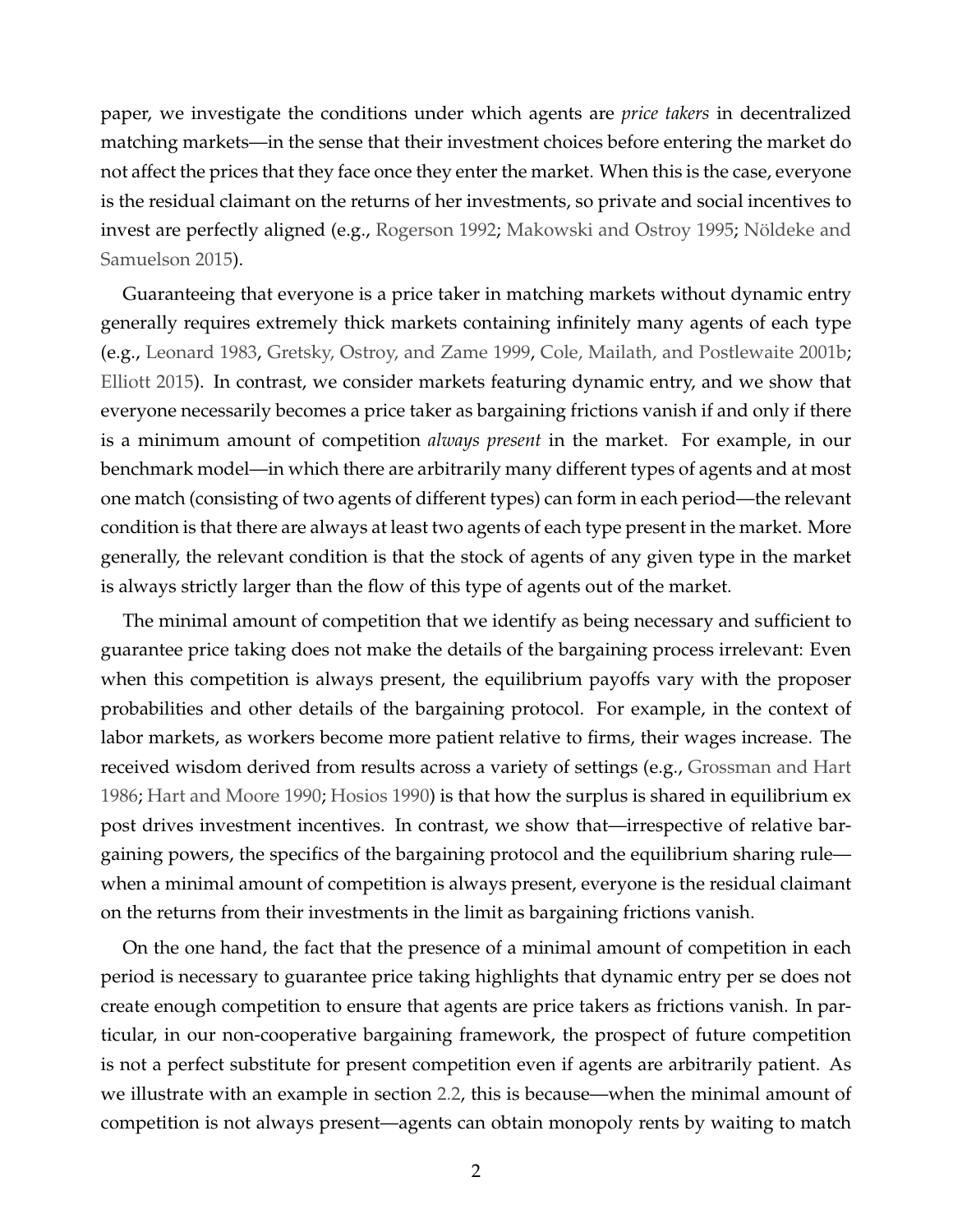in periods in which this competition is not present.

On the other hand, the fact that the presence of a minimal amount of competition in each period is sufficient for price taking highlights that everyone can be a price taker even in markets that appear extremely thin at every point in time. To gain intuition for this result, consider an agent who invests differently from all her fellow agents of the same type. Consider first her bargaining position against agents with whom she generates more surplus than her fellows: As long as there is always a minimal amount of competition between these agents, she can play them off to make sure that they do not appropriate these potential gains. Second, consider her bargaining position against agents with whom she generates less surplus than her fellows: As long as she always faces a minimal amount of competition, they can ignore her without any payoff consequences, so they won't appropriate these potential losses either.

Our results suggest that the fluidity of a market can play an important role in determining its competitiveness and efficiency. When agents of a certain type are rare and only come along infrequently, the minimal competition that we identify will not always be present, in which case agents may not be able to fully appropriate the marginal returns of their investments and, as a result, may not have incentives to invest efficiently. In contrast, when the inflow of all types of agents is relatively large, the minimal competition requirements that we identify are naturally satisfied, and everyone's investments are necessarily constrainedefficient as bargaining frictions vanish. In particular, consistent with the observation that a recent decline in US labor market fluidity has significantly reduced productivity (e.g., [Decker, Haltiwanger, Jarmin, and Miranda](#page-29-7) [2020\)](#page-29-7), our findings suggest a channel by which declines in labor market fluidity can reduce investment incentives.

The main contributions of this paper to the bargaining literature are threefold. First, to the best of our knowledge, this paper is the first to provide non-cooperative bargaining foundations for the canonical price taking assumption in matching markets (e.g., [Cole, Mailath, and](#page-28-5) [Postlewaite](#page-28-5) [2001b;](#page-28-5) [Nöldeke and Samuelson](#page-30-2) [2015;](#page-30-2) [Mailath, Postlewaite, and Samuelson](#page-30-4) [2017;](#page-30-4) [Chiappori, Salanié, and Weiss](#page-28-6) [2017;](#page-28-6) [Chiappori, Dias, and Meghir](#page-28-7) [2018;](#page-28-7) [Dizdar](#page-29-8) [2018\)](#page-29-8). This literature considers markets featuring a continuum of *price-taking agents* on each side to turn off appropriation problems and to investigate other sources of investment inefficiencies like coordination failures, participation constraints, and imperfect information.<sup>1</sup> Our noncooperative bargaining foundations for price taking provide a way to gauge the conditions

<sup>&</sup>lt;sup>1</sup>A branch of the search and matching literature investigates investment incentives in markets that also feature a continuum of agents on each side; see for example [Acemoglu and Shimer](#page-28-1) [\(1999\)](#page-28-1) and [Bester](#page-28-8) [\(2013\)](#page-28-8).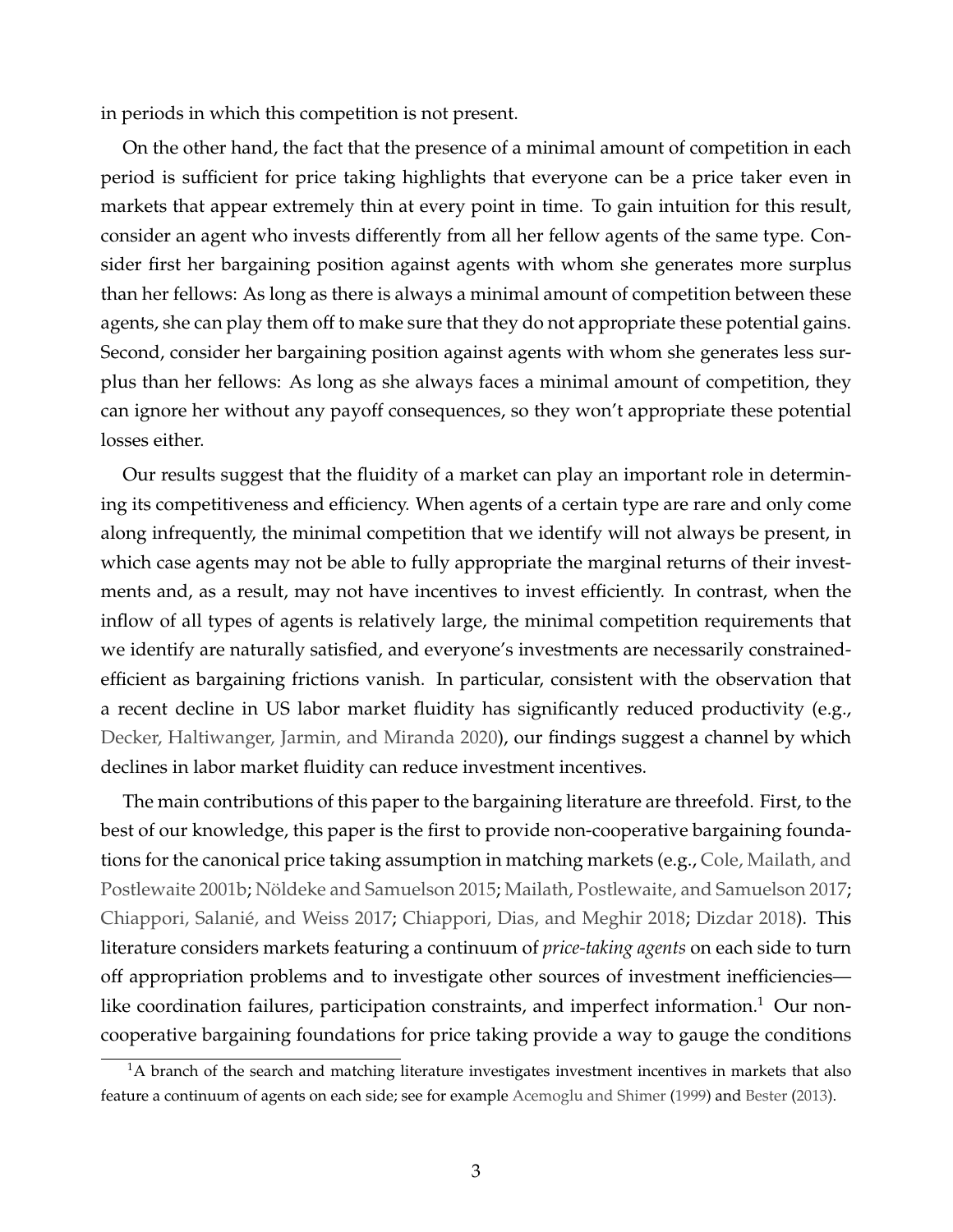under which this standard competitive matching assumption is reasonable in practice.<sup>2</sup>

Second, this paper shows that considering dynamic entry significantly changes the conditions under which agents are price takers in matching markets. For example, [Leonard](#page-30-3) [\(1983\)](#page-30-3) and [Gretsky, Ostroy, and Zame](#page-29-3) [\(1999\)](#page-29-3) show that, generically, not everyone can be a price taker in finite assignment games. In the special case of unidimensional attributes and complementarities in these attributes, [Cole, Mailath, and Postlewaite](#page-28-2) [\(2001a\)](#page-28-2) provide a condition called "doubly overlapping attributes" that guarantees that everyone is a price taker in these games. In contrast, taking a non-cooperative bargaining approach and allowing for dynamic entry, we uncover a considerably less restrictive condition that is both necessary and sufficient to ensure that agents become price takers as bargaining frictions vanish without restricting attention to two-sided markets or requiring complementarities in attributes.

Finally, this paper contributes to the classical literature that investigates the extent to which the equilibrium outcomes in non-cooperative bargaining games become competitive as bargaining frictions vanish. The standard approach in this literature has been to compare the equilibrium predictions of a dynamic game as frictions vanish to the Walrasian equilibrium of an associated static economy (e.g., [Rubinstein and Wolinsky](#page-30-5) [1985,](#page-30-5) [1990;](#page-30-6) [Gale](#page-29-9) [1987;](#page-29-9) [Binmore and Herrero](#page-28-9) [1988;](#page-28-9) [Wolinsky](#page-31-1) [1988;](#page-31-1) [McLennan and Sonnenschein](#page-30-7) [1991;](#page-30-7) [de Fraja and](#page-28-10) [Sákovics](#page-28-10) [2001;](#page-28-10) [Gale and Sabourian](#page-29-10) [2005;](#page-29-10) [Dávila and Eeckhout](#page-28-11) [2008;](#page-28-11) [Lauermann](#page-30-8) [2013;](#page-30-8) [Polan](#page-30-9)[ski and Vega-Redondo](#page-30-9) [2018;](#page-30-9) [Elliott and Nava](#page-29-11) [2019\)](#page-29-11). In contrast, we ask a complementary question: Do agents become price takers as frictions vanish—in the sense that the prices that each agent faces once she enters the market are unaffected by her investment choices?

#### **Roadmap**

The rest of this paper is organized as follows. Section [2](#page-4-0) illustrates the main ideas of this paper with a relatively simple example. Section [3](#page-8-0) describes the benchmark model and section [4](#page-11-0) presents our main result. Finally, section [5](#page-14-0) discusses how this result extends beyond our benchmark model and its implications for investment efficiency.

 $2A$  complementary literature considers how the holdup problem can be solved in bilateral matching settings even if agents are not price takers (e.g., [Gul](#page-29-12) [2001;](#page-29-12) [Che and Sákovics](#page-28-12) [2004\)](#page-28-12).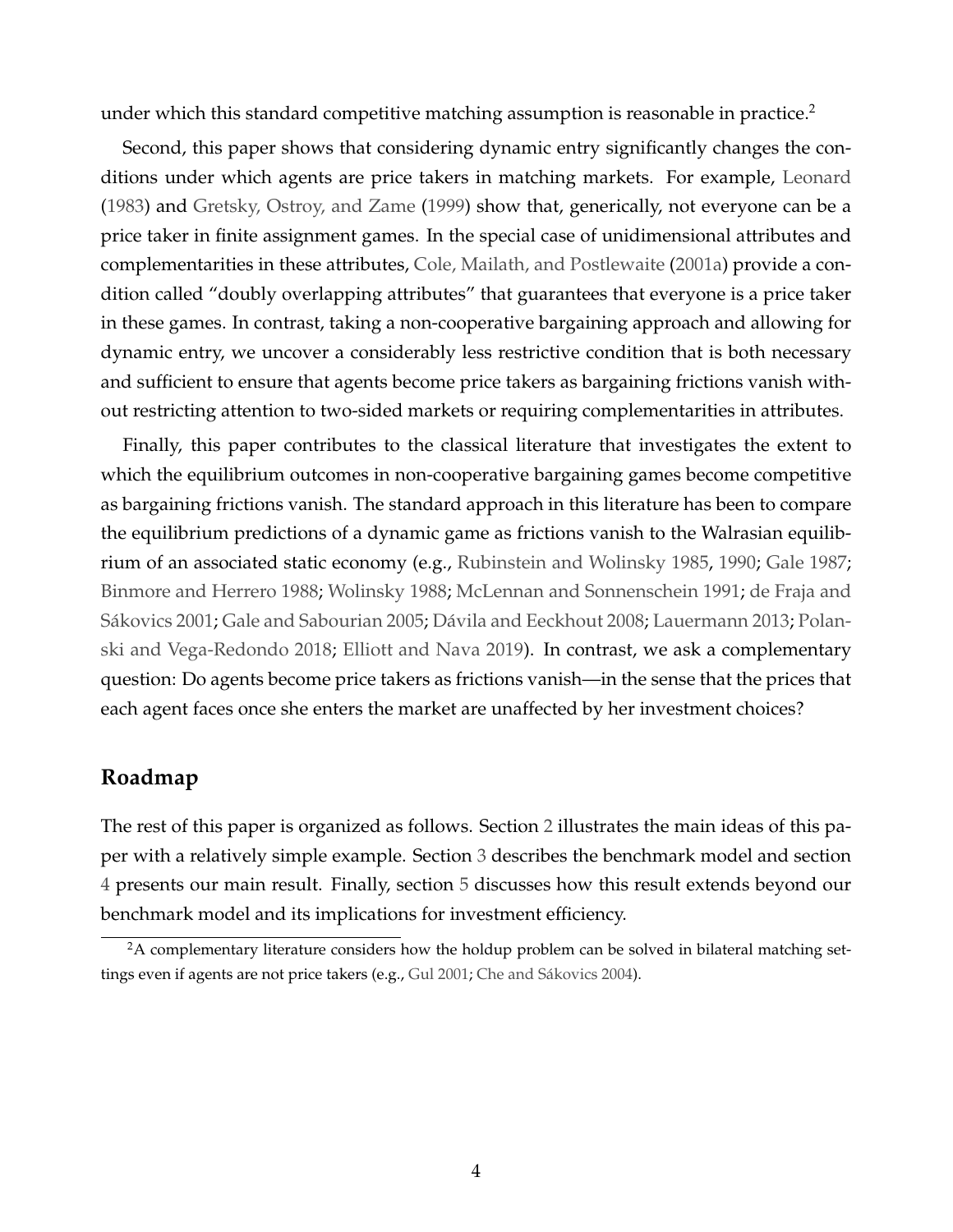#### <span id="page-4-0"></span>**2 Example**

Section [2.1](#page-4-1) illustrates how the lack of price taking in finite matching markets without dynamic entry can lead to a holdup problem. Section [2.2](#page-5-0) illustrates how the existence of a minimal amount of competition in every period is both necessary and sufficient to guarantee that agents are price takers—and hence that holdup is not a problem—in the limit as frictions vanish.

#### <span id="page-4-1"></span>**2.1 The holdup problem in a market without dynamic entry**

There are two buyers and two sellers. Each buyer can match with at most one seller, and vice versa. One agent (buyer  $b_1$ , say) can make non-contractible investments before entering the market. As [Figure 1](#page-5-1) illustrates, the surplus that  $b_1$  generates when matching with any seller depends on her investment choice, which is binary: If she chooses to *invest*, which costs her  $1/2 < c < 1$ , then her matching surplus with each seller is 2. If she chooses to *not invest*, then she does not pay any investment cost and her matching surplus with each seller is 1. Every buyer-seller match that does not involve  $b_1$  generates 2 units of surplus. The unit surplus generated by the investment is larger than its cost  $c$ , so efficiency requires that  $b_1$  invests.

Once  $b_1$  has made her investment choice, bargaining occurs according to the following standard protocol (e.g., [Elliott and Nava](#page-29-11) [2019\)](#page-29-11). In each period  $t = 1, 2, \ldots$ , one of the four agents is selected uniformly at random to be the proposer. If the selected agent has already left the market in a previous period, no actions are taken and no one matches in this period. Otherwise, the proposer chooses one agent on the other side of the market, and makes her a take-it-or-leave-it offer to share their gains from trade. The receiver of this offer then either accepts it, in which case the pair match and leave the market with their agreed shares; or rejects it, in which case no one matches in this period. The bargaining friction is that agents are impatient. We focus on the case in which this friction vanishes (agents' common discount factor δ goes to 1), and on strategies that only condition on the *Markov state*, which consists of the set of agents yet to match and the surpluses that they can generate.

Conditional on  $b_1$  investing, there is an essentially unique Markov-perfect equilibrium: Each proposer makes an acceptable offer to an agent on the other side of the market, and everyone's payoffs converge to 1 as  $\delta$  goes to 1.<sup>3</sup> As we show in Appendix [A,](#page-18-0) when  $b_1$  does not invest, she can wait for  $b_2$  to leave at a cost that vanishes as  $\delta$  goes to 1, at which point  $b_1$ 

<sup>3</sup> In fact, the concept of *iterated conditional dominance*—which solves [Rubinstein'](#page-30-10)s [\(1982\)](#page-30-10) canonical alternating-offers game (e.g., [Fudenberg and Tirole,](#page-29-13) [1991,](#page-29-13) page 128)—also pins down the payoffs in this case.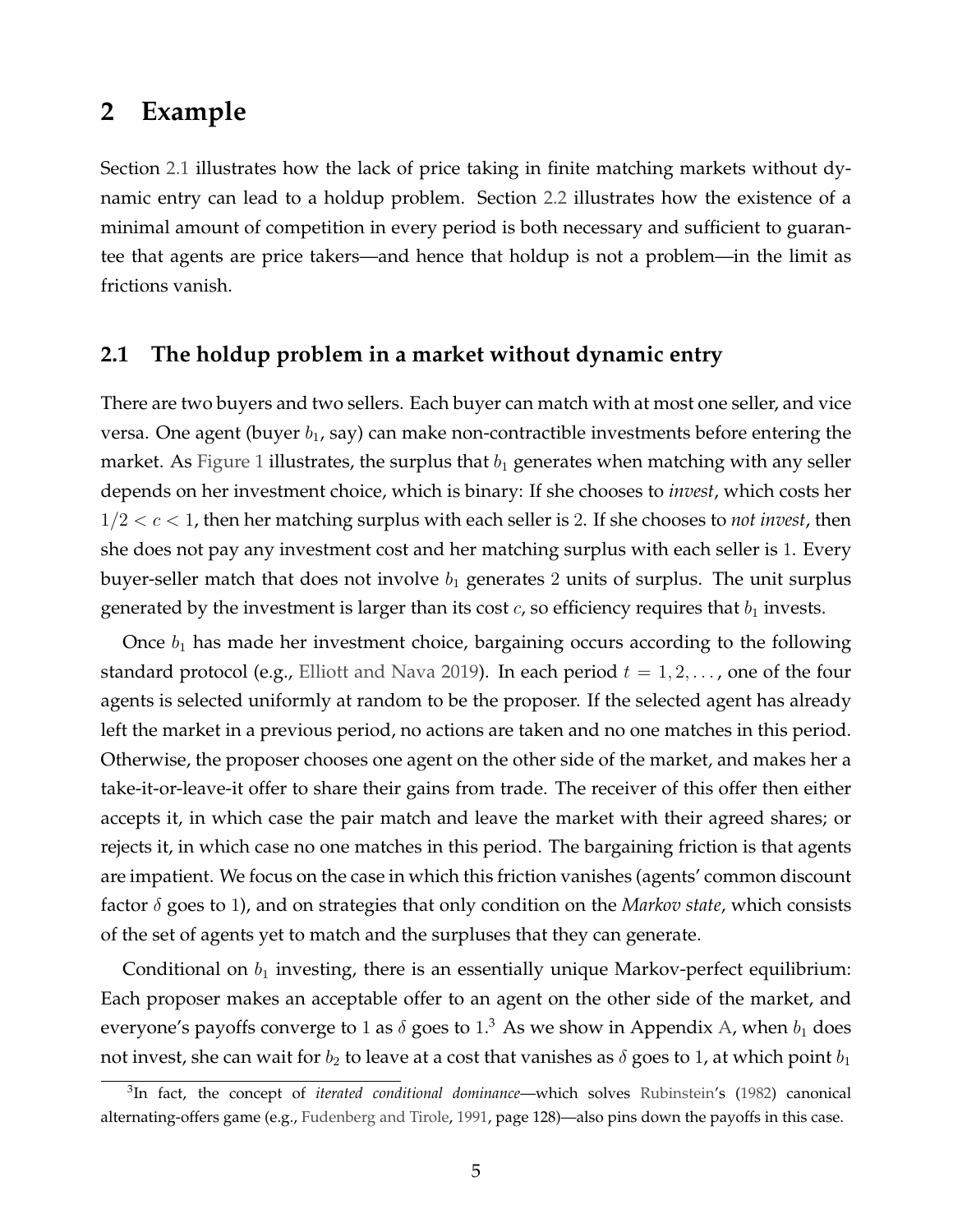<span id="page-5-1"></span>

(a) The case in which  $b_1$  does not invest.

(b) The case in which  $b_1$  invests.

Figure 1: Thick and thin links correspond to matching surpluses 2 and 1 respectively.

is in a bilateral monopoly with another seller, and her unique subgame-perfect equilibrium converges to  $1/2$  as  $\delta$  goes to 1. In other words, by not investing,  $b_1$  can guarantee a limit payoff of  $1/2$ , which is larger than her limit payoff  $1 - c$  when she invests. [A](#page-18-0)ppendix A also shows that a similar problem arises with an arbitrary number  $n$  of buyers and sellers, so this example highlights how full appropriation can fail even for general-purpose investments in arbitrarily large markets without dynamic entry.

#### <span id="page-5-0"></span>**2.2 The holdup problem in a market with dynamic entry**

The above example illustrates a potential source of holdup in matching markets: An agent that underinvests has the possibility of waiting until she is in a bilateral monopoly, at which point she can share the surplus losses generated by her underinvestment. This suggests that this problem might be ameliorated when new buyers and sellers enter the market over time. We now describe an example that illustrates the conditions under which this is indeed the case.

Consider the following modification of the game described above: At the beginning of each period, if there are no agents left in the market, a new buyer-seller pair enters with probability 1 and, if one buyer-seller pair is left in the market, a new buyer-seller pair enters with probability  $0 \leq \rho \leq 1$ . This process of dynamic entry ensures that there are always either one or two buyer-seller pairs in the market and, when  $\rho > 0$ , that there is always a strictly positive probability that there will be two buyer-seller pairs in the market in the future. Every buyer-seller match that does not involve  $b_1$  still generates 2 units of surplus, while every buyer-seller match that involves  $b_1$  generates 1 unit of surplus if  $b_1$  does not invest and 2 units of surplus if  $b_1$  invests.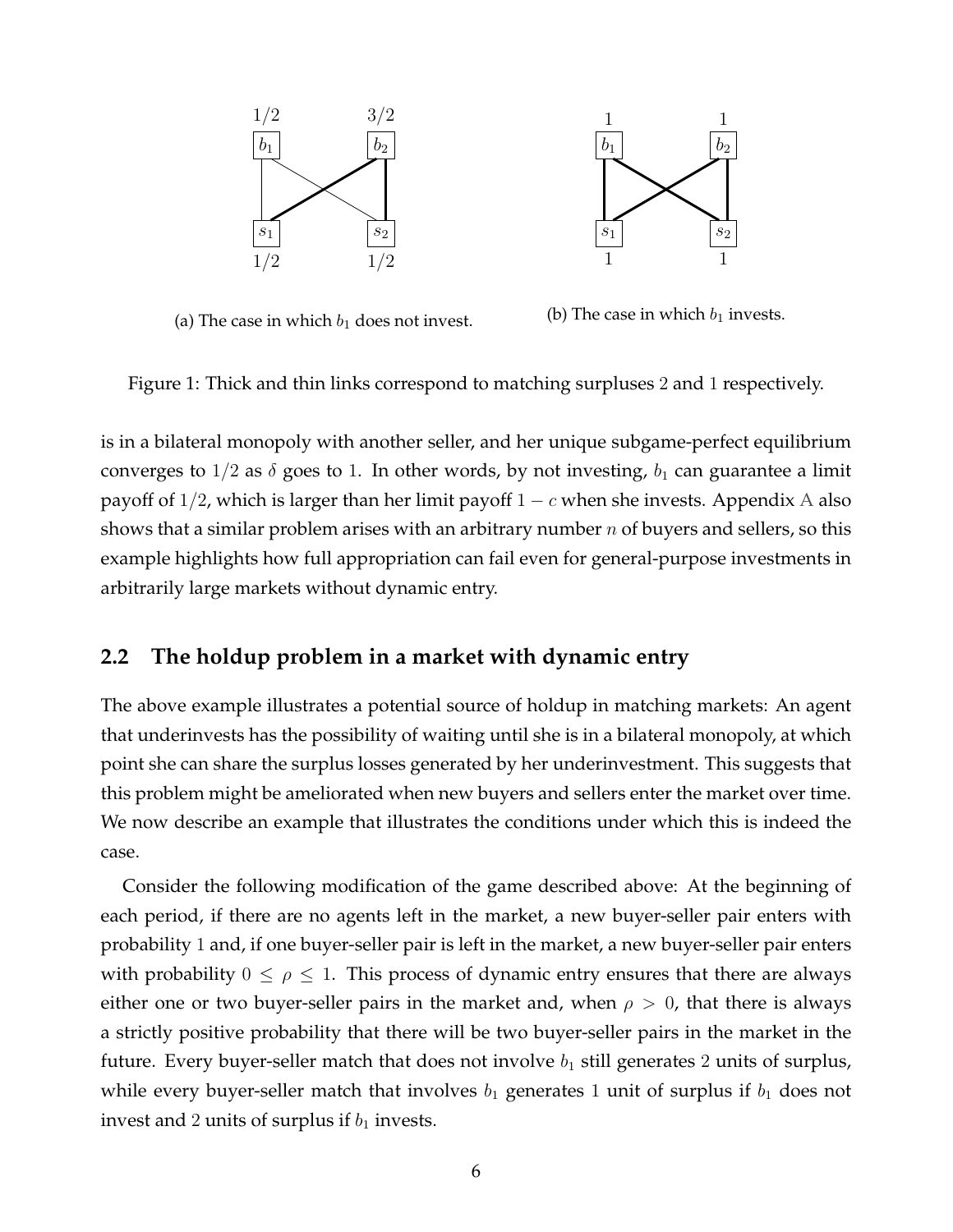<span id="page-6-0"></span>

Figure 2: The two states in which non-investor  $b_1$  is active. Conditional on no match occurring in a state 1 period, the market moves to state 2 with probability  $\rho$ . Conditional on no match occurring in a state 2 period, the market stays in state 2 with probability 1.

As above, when  $b_1$  invests, in every Markov-perfect equilibrium, every proposer makes an acceptable offer to an agent on the other side of the market, and everyone's payoff converges to 1 as  $\delta$  goes to 1. Consider now the case in which  $b_1$  does not invest. We describe an equilibrium in which  $b_1$  (essentially) only matches when she is the only buyer in the market, and the sellers' limit payoffs while  $b_1$  is in the market are strictly below 1. In particular, as long as  $\rho < 1$ —so that it is *not* guaranteed that there will be two buyers and two sellers in the market at *every* point in time— $b_1$ 's investment lifts the sellers' limit payoffs while she is in the market.

There are four different Markov states: The state 1 in which  $b_1$  is the only buyer in the market, the state 2 in which two buyers, including  $b_1$ , are in the market, and the two states in which  $b_1$  has already matched and there are one and two buyer-seller pairs in the market, respectively. [Figure 2](#page-6-0) illustrates the two states in which  $b_1$  is active.<sup>4</sup> Letting w denote everyone's expected equilibrium payoff at the beginning of a period in which  $b_1$  has already matched, we have  $w = \frac{1}{4}$  $\frac{1}{4}(2 - \delta w) + \frac{3}{4}\delta w$ . In particular, in this case, everyone's payoff converges to 1 as  $\delta$  goes to 1. Under the following equilibrium bargaining strategies, the deviator successfully obtains monopoly power by (essentially) waiting to match until she is in a bilateral monopoly: In state 1, the two active agents make acceptable offers to each other. In state 2:

(i) When  $b_1$  is selected to be the proposer, with (small) probability  $0 < \pi < 1$  she makes an acceptable offer to one of the sellers (selected uniformly at random). With the remaining probability  $1 - \pi$ , she delays (i.e., makes an unacceptable offer).

<sup>&</sup>lt;sup>4</sup>We refer to the agents other than  $b_1$  as  $b_2$ ,  $s_1$  and  $s_2$ , even if the identity of these agents can be different in different periods.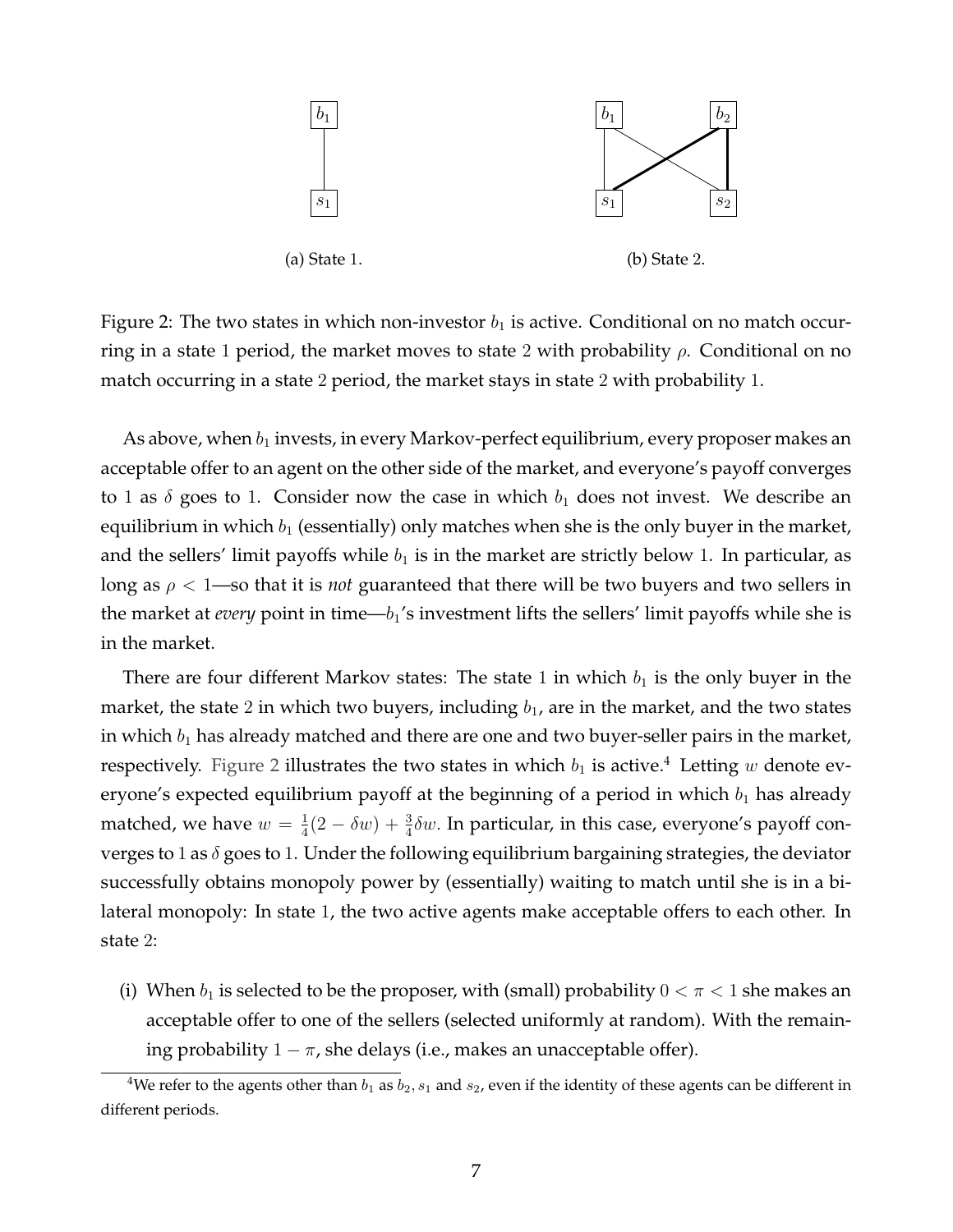<span id="page-7-0"></span>

Figure 3: Sellers' limit equilibrium payoff  $v_s^*(\rho)$  while  $b_1$  is in the market conditional on  $b_1$ not having invested.

(ii) When  $b_2$  is selected to be the proposer, she makes an acceptable offer to one of the sellers (selected uniformly at random), and when a seller is selected to be the proposer, she makes an acceptable offer to  $b_2$ .

We write down the system of equations that characterizes the payoffs under these strate-gies in Appendix [B,](#page-22-0) and we verify that, for any given  $0 \le \rho \le 1$ , there exists a threshold discount factor  $\bar{\delta}(\rho) < 1$  such that, when  $\delta > \bar{\delta}(\rho)$ , this strategy profile is a subgame-perfect equilibrium. As  $\delta$  goes to 1, the probability  $\pi$  that buyer  $b_1$  matches in state 2 converges to 0. [Figure 3](#page-7-0) illustrates the limit payoff of the sellers while  $b_1$  is active.

This example shows that dynamic entry does not necessarily ensure that everyone becomes a price taker as bargaining frictions vanish if a minimal amount of competition is not guaranteed at all times—in this case, at least two buyers and two sellers always present in the market. When sufficient competition is guaranteed (i.e.,  $\rho = 1$ ), the sellers' payoffs are independent of  $b_1$ 's investment decision. Hence  $b_1$  is a price taker and the residual claimant on the returns of her own investments. We now turn to formalizing—in a substantially more general framework nesting this example—that guaranteeing the presence of a minimal amount of competition at every point in time is indeed sufficient to ensure that everyone becomes a price taker as bargaining frictions vanish.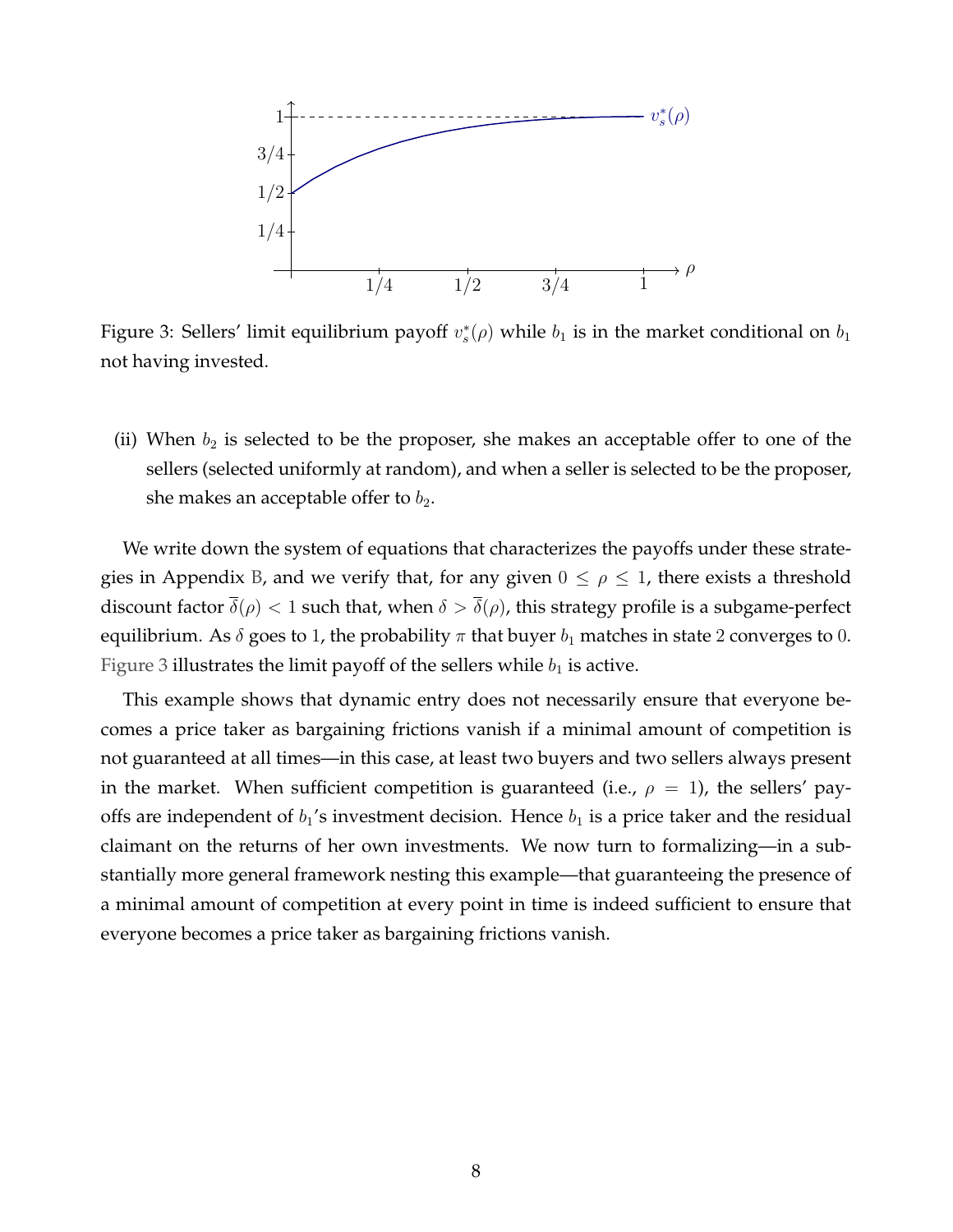### <span id="page-8-0"></span>**3 Non-cooperative bargaining framework**

There is a finite set N of types of agents. The surplus that an agent of type  $i$  and an agent of type  $j$  can generate by matching is  $s_{ij}.^5$  We interpret these matching surpluses as resulting from non-contractible investments that each agent must make before entering the market, and we are interested in understanding agents' incentives to deviate from these investments. Towards this goal, in this section we describe a benchmark in which no one deviates from these investments. This benchmark generalizes the bargaining model in [Talamàs](#page-31-2) [\(2020\)](#page-31-2) by relaxing the assumption that there are always the same number of agents of each type in the market.<sup>6</sup> While it is common to assume stationarity for tractability, this assumption is strong when markets are relatively thin, and hence at odds with our goal of determining the limits of price taking.<sup>7</sup> After characterizing the unique equilibrium outcome in this benchmark, we describe how this equilibrium outcome is affected by an arbitrary unilateral investment deviation in section [4,](#page-11-0) and we discuss the implications of this result for investment efficiency in matching markets in section [5.](#page-14-0)

#### **3.1 The bargaining game** G

There is a common discount factor  $\delta$  < 1, perfect information, and common knowledge of the game. There are infinitely many periods  $t = 1, 2, \ldots$ . For each type i, there are  $n_i$ *bargaining slots*. In any given period, each slot of a given type is either empty or occupied by one agent of that type. We refer to the agents occupying the slots in any given period as the *active agents* in that period, and we denote the set of slots of type *i* by  $\mathcal{L}_i$ . It will be convenient to abuse terminology by referring to an active agent that sits in slot  $\ell$  as "agent  $\ell^{\prime\prime}$ , and to the set of active agents as a subset of  $\mathcal{A}:=\cup_{i\in N} \mathcal{L}_i.$ 

In each period  $t = 1, 2, \ldots$ , one slot is selected uniformly at random. If the slot is empty, no match occurs in this period. Otherwise, its occupant becomes the *proposer*. The proposer chooses an active agent of another type and makes her a take-it-or-leave-it offer specifying how to split the surplus that she can generate by matching with her. The receiver of this

<sup>5</sup>For simplicity, we start by assuming that only pairs of agents of different types can generate any surplus. In section [5.1,](#page-14-1) we discuss how our results extend to more general matching technologies.

 $6$ While the model in [Talamàs](#page-31-2) [\(2020\)](#page-31-2) allows for coalitions of arbitrary size to form and heterogeneities in preferences and proposer probabilities, for simplicity we focus on bilateral matching and on the case in which no such heterogeneities are present.

 $7$ For dynamic foundations for this assumption in thick markets, see, for example, [Lauermann, Nöldeke,](#page-30-11) [and Tröger](#page-30-11) [\(2020\)](#page-30-11).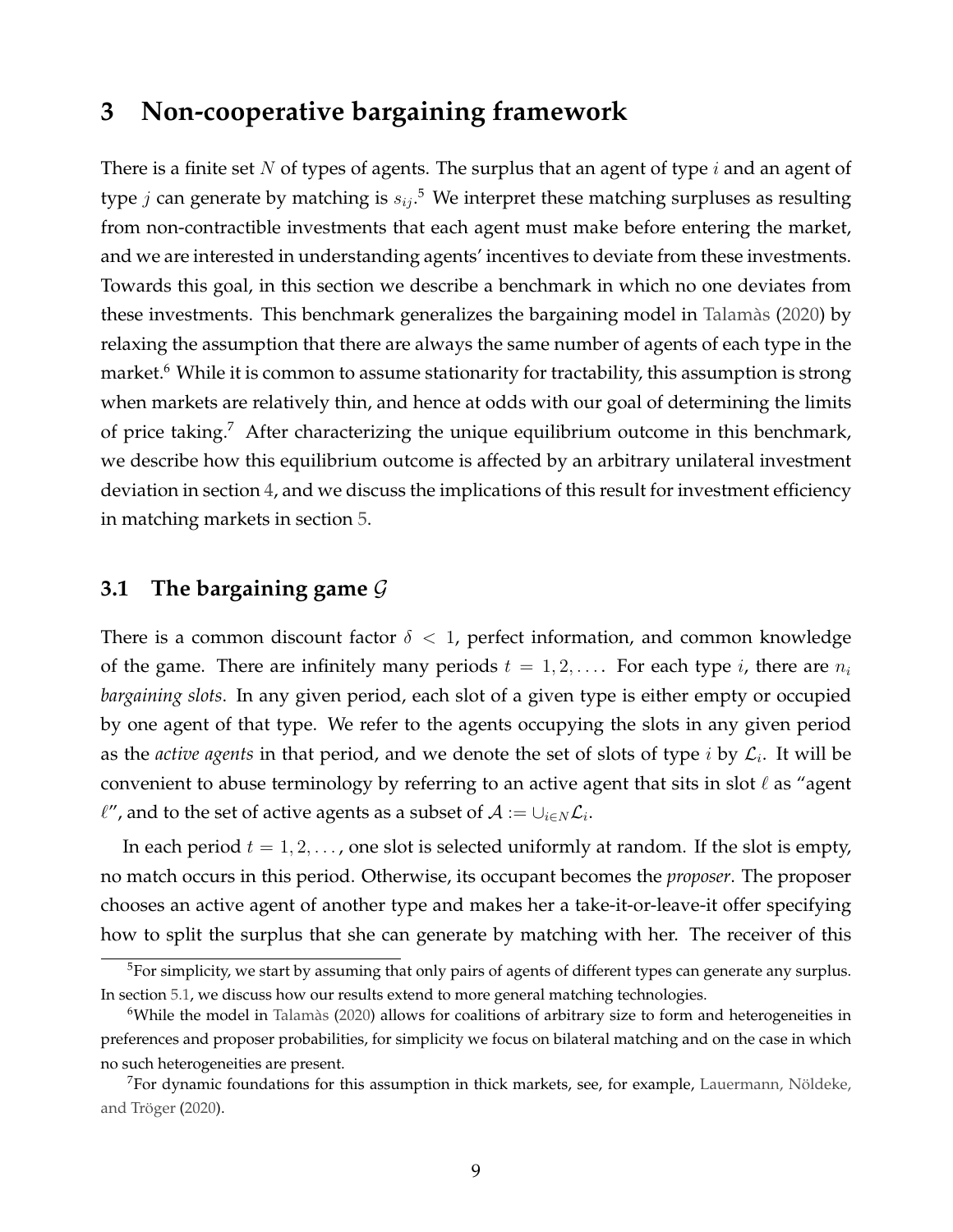offer either accepts or rejects. If she accepts, then they match and exit the market with their agreed shares. Otherwise, no one matches in this period.

We assume that dynamic entry ensures that there is always at least one active agent of each type, so that every agent can always choose to make an offer to an agent of any given type. The process of dynamic entry is stochastic: For each type  $i$ , at the beginning of each period in which there are  $1 \leq s \leq n_i$  empty bargaining slots of type i, a number  $s' \leq s$ of entrants of type  $i$  are randomly assigned to different empty slots of their corresponding type, where the number  $s'$  of empty slots that are filled is drawn according to a probability distribution  $q(i, s) : \{0, 1, ..., s\} \to [0, 1].$ 

#### **3.2 Strategies and equilibrium**

The strategy  $\sigma_a$  of agent a in A specifies, for all possible histories at which she is active, the offer that she makes when she is the proposer (which consists of a slot and how much to offer to the agent occupying it), and her response after any possible offer that she can receive. We focus on Markov strategies that only condition on the *Markov state*, which specifies which slots are occupied. Formally, letting  $\mathcal{S}_i$  denote the set of all subsets of slots in  $\mathcal{L}_i$ , the set of Markov states is  $\mathcal{S}:=\prod_{i\in N}\mathcal{S}_i.$  A *Markov-perfect equilibrium* is a profile of Markov strategies  $\{\sigma_a\}_{a \in \mathcal{A}}$  that constitutes a Nash equilibrium in every subgame.

#### **3.3 Equilibrium characterization**

The main departure of this benchmark from the model in [Talamàs](#page-31-2) [\(2020\)](#page-31-2) is that we allow for a more general dynamic entry process that does not necessarily lead to a constant set of active agents over time, and hence leads to multiple Markov states. While this multiplicity of Markov states could potentially lead to complex equilibria that condition on how many agents of each type are in the market, in this benchmark case the equilibrium strategies are in fact insensitive to the state. Indeed, [Proposition 3.1](#page-9-0) shows that the equilibrium characterization in [Talamàs](#page-31-2) [\(2020\)](#page-31-2) remains valid in this case: There is still a unique payoff profile that is consistent with Markov-perfect equilibrium, and these payoffs are homogeneous within types and do not depend on the Markov state.

<span id="page-9-0"></span>**Proposition 3.1.** There is a profile  $w$  in  $\mathbb{R}^N$  such that, in every Markov perfect equilibrium of  $\mathcal{G}$ , the expected equilibrium payoff of each agent of type  $i$  at the beginning of each period is  $w_i.$ 

*Proof.* Consider a Markov-perfect equilibrium, and let  $w_a(s)$  denote agent a's expected pay-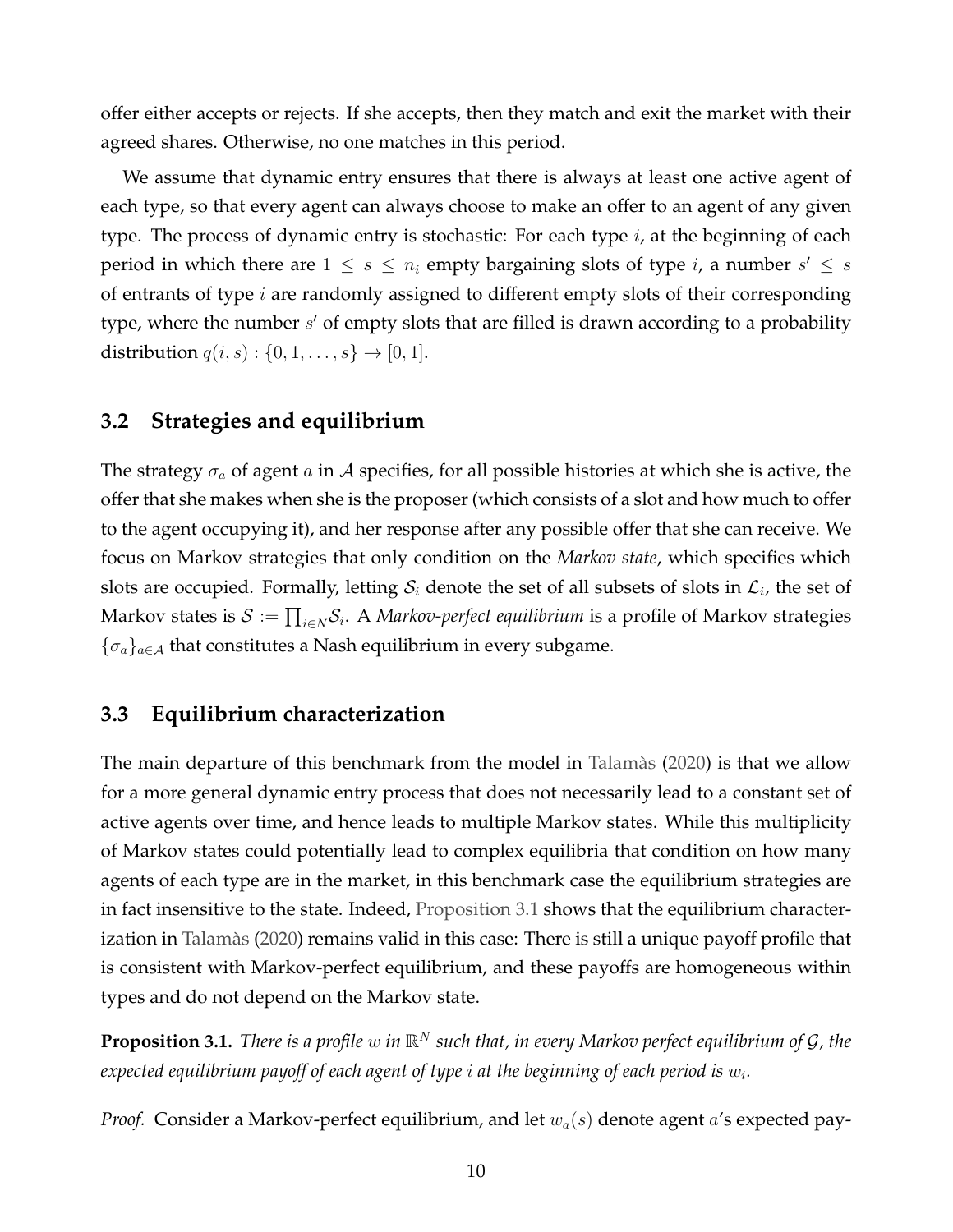off at the beginning of a period in which the state is  $s$  (before any agents enter in this period). On the equilibrium path, in state  $s$  every agent  $a$  accepts every offer that gives her at least  $\delta w_a(s)$ . For each type i, let  $\overline{w}_i$  and  $\underline{w}_i$  be the maximum and minimum  $w_a(s)$  across all agents  $a$  of type  $i$ , all states  $s$ , and all Markov-perfect equilibria. Given that each agent's proposer probability is  $\frac{1}{n}$ ,

$$
\overline{w}_i \leq \frac{1}{n} \max_{j \neq i} \left( s_{ij} - \delta \underline{w}_j \right) + \frac{n-1}{n} \delta \overline{w}_i \quad \text{and} \quad \underline{w}_i \geq \frac{1}{n} \max_{j \neq i} \left( s_{ij} - \delta \overline{w}_j \right) + \frac{n-1}{n} \delta \underline{w}_i.
$$

Combining these two inequalities gives  $\overline{w}_i = \underline{w}_i$  for every type *i*. To see this, consider a type *i* for which  $\overline{w}_i - \underline{w}_i$  is largest, and let *j* maximize  $s_{ij} - \delta \underline{w}_j$ . We have that  $\overline{w}_i - \underline{w}_i \le$ 1  $\frac{1}{n}(\overline{w}_j-\underline{w}_j)+\frac{n-1}{n}\delta(\overline{w}_i-\underline{w}_i)$  which implies that  $0\leq \overline{w}_i-\underline{w}_i\leq \chi(\overline{w}_j-\underline{w}_j)$  for  $\chi < 1$ , so  $\overline{w}_i=\underline{w}_i$ . Hence, in every Markov-perfect equilibrium, the equilibrium payoff  $w_a(s)$  must be the same across all agents  $a$  of type  $i$  and all states  $s$ , and these payoffs  $(w_i)_{i\in N}$  must solve

<span id="page-10-0"></span>(1) 
$$
w_i = \frac{1}{n} \max_{j \neq i} (s_{ij} - \delta w_j) + \frac{n-1}{n} \delta w_i \text{ for all } i \text{ in } N.
$$

As shown in [Talamàs](#page-31-2) [\(2020\)](#page-31-2), system [\(1\)](#page-10-0) admits a unique solution.

Our focus is on understanding the extent to which agents become price takers in this setting as the discount factor  $\delta$  goes to 1. [Corollary 3.2](#page-10-1) follows from the equilibrium characterization in [Talamàs](#page-31-2) [\(2020\)](#page-31-2), and shows that the limit equilibrium payoffs are the unique Nash credible profile, defined as follows.

**Definition 3.1.** For every pair  $i, j \in N$  and every profile  $\theta$  in  $\mathbb{R}^N_{\geq 0}$ , let the *Nash bargaining solution*  $\alpha(ij, \theta)$  be the unique solution of

(2) 
$$
\operatorname*{argmax}_{(s_i, s_j)} s_i s_j \text{ subject to } s_{ij} \geq s_i + s_j \text{ and } (s_i, s_j) \geq (\theta_i, \theta_j)
$$

if  $s_{ij} \geq \theta_i + \theta_j$ , and  $(\theta_i, \theta_j)$  otherwise.

**Definition 3.2.** The payoff profile  $\beta$  in  $\mathbb{R}^N$  is *Nash credible* if

$$
\beta_i = \max_{j \in N} \alpha(ij, \beta_{-i})
$$
 for every  $i$  in  $N$ ,

where  $\beta_{-i}$  denotes the profile  $\beta$  after setting its  $i^{\text{th}}$  entry to  $0.$ 

<span id="page-10-1"></span>**Corollary 3.2.** *As the discount factor* δ *goes to* 1*, the unique equilibrium payoff profile* w *converges to the unique Nash credible profile* v*.*

 $\Box$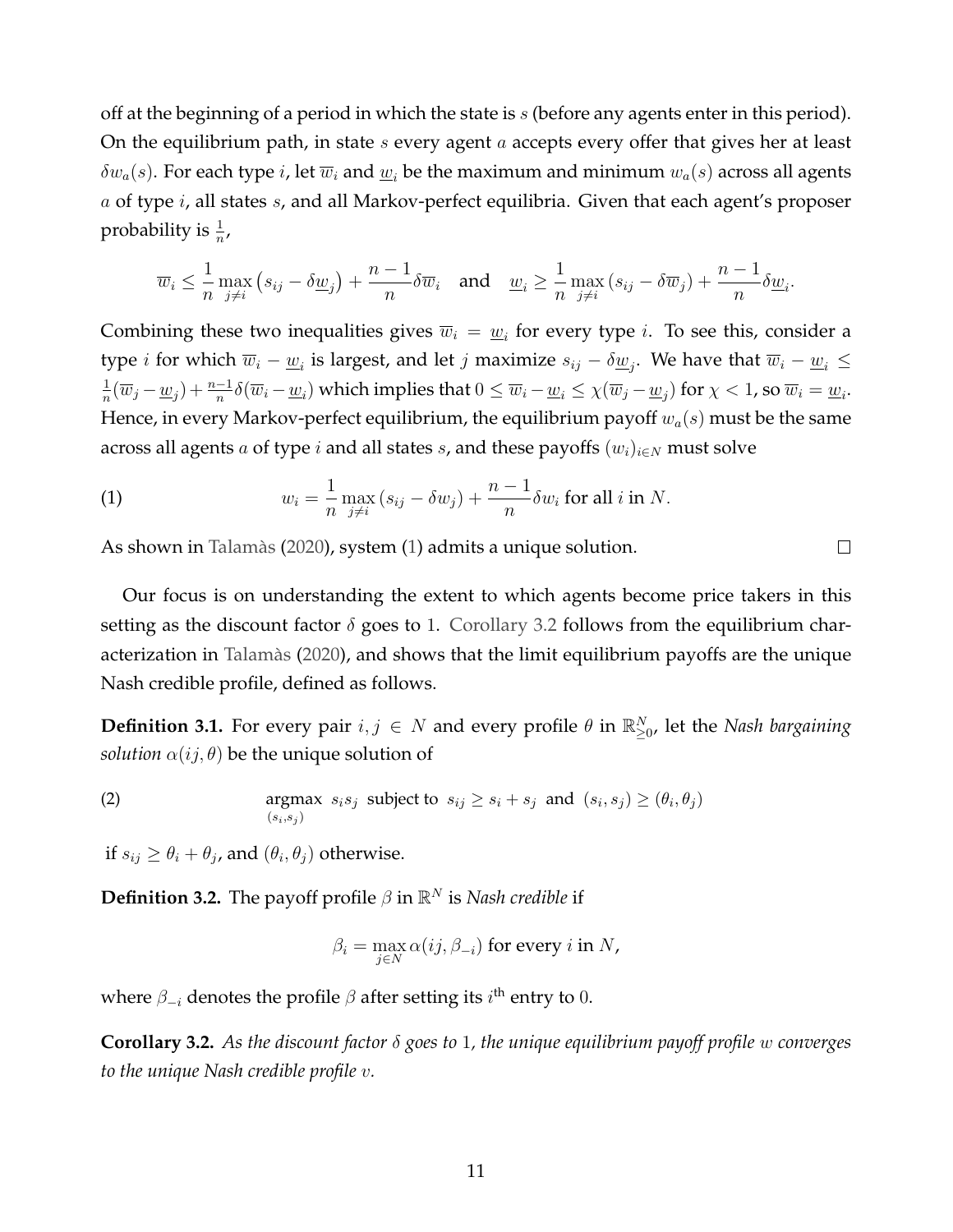In words, the limit payoff  $v_i$  of a given type  $i$  is the maximum that this type can justify as resulting from the Nash bargaining solution in some match while honoring the others' outside options—determined by the maximum that they can themselves justify in this way. This implies that, in general, the agents of any given type are—as a group—not price takers, in the following sense: Suppose that all agents of a given type  $i$  make an investment that increases the surplus  $s_{ij}$  of the match that determines their limit payoff (i.e.,  $v_i = \alpha(ij, v_{-i})$ ). If j's payoff is also determined by the match ij (i.e.,  $v_j = \alpha(C, v_{-j})$ ), these investments lift the limit payoffs of all agents of type  $j$  as well, so the agents of type  $i$  do not fully appropriate the marginal returns of these investments.

However, in this paper we are interested in understanding whether individual agents as opposed to all the agents of a given type as a group—are price takers. For this, we need to understand how the equilibrium outcome changes after a *unilateral* investment deviation by one agent of an arbitrary type—instead of investment deviations that change the surplus that all the agents of a given type can generate. We investigate this question next, and we obtain a sharp answer that is not sensitive to the details of the bargaining protocol and that is qualitatively different from the answer to the related question of whether all the agents of a given type are price takers as a group.

### <span id="page-11-0"></span>**4 Unilateral investment deviation**

We are interested in understanding agents' incentives to deviate from the investments that lead to the matching surpluses of the benchmark game above. To investigate this question, we consider an agent d—which we think of as a *deviator*—of an arbitrary type i that can change her matching surpluses with others. In particular, agent d chooses a number  $s_{dj}$  for each type  $j \neq i$ , which is the surplus that d can generate by matching with any agent of type j. Taking  $d'$ s choices as given, we characterize the equilibrium of game  $\mathcal G$ , which is exactly like game G except that, in period  $t = 1$ , agent d is active. The set of active agents is now a subset of  $A := A + d$ , and each Markov state specifies which slots are filled by non-deviators and whether the deviator  $d$  is active or not. $^8$  Formally, letting  $\hat{\mathcal{S}_i}$  denote the set of all subsets of  ${\cal L}_i+d$  that contain at most  $n_i$  elements, the set of Markov states is  $\hat{\cal S}:=\prod_{j\in N-i}{\cal S}_j\times\hat{\cal S}_i.$ 

<sup>&</sup>lt;sup>8</sup>For notational simplicity, we write  $A + d$  for  $A \cup \{d\}$ , etc.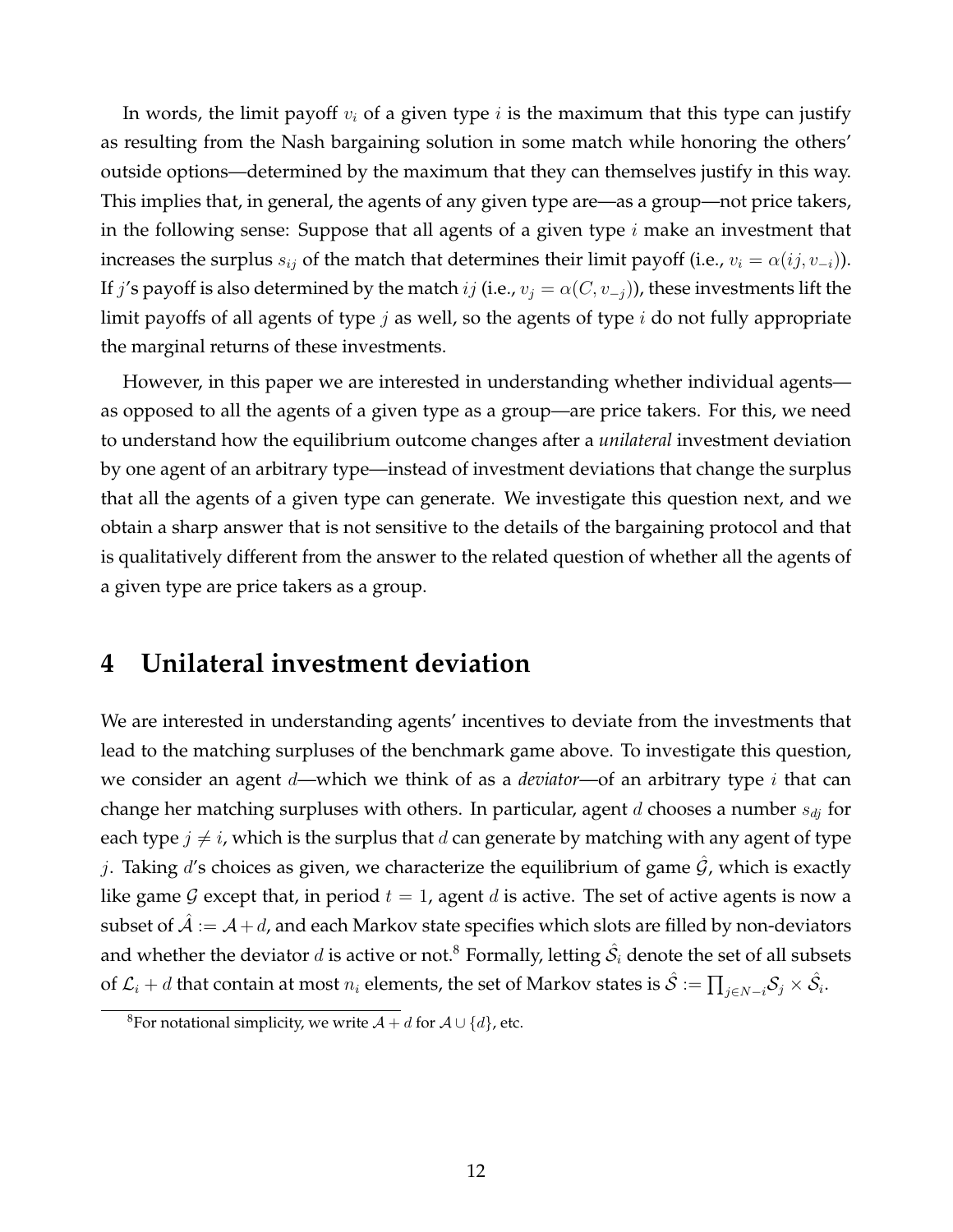### **4.1 Characterization of the equilibrium in**  $\hat{\mathcal{G}}$

We start by stating that the equilibrium of interest exists.

**Proposition 4.1.** *The game*  $\hat{G}$  *admits a Markov-perfect equilibrium.* 

*Proof.* The argument is analogous to the one behind the equilibrium existence proof in [Elliott](#page-29-11) [and Nava](#page-29-11) [\(2019\)](#page-29-11), and we relegate it to Appendix [C.](#page-24-0)  $\Box$ 

Once the deviator d leaves the market, game  $\hat{G}$  is identical to game  $\mathcal{G}$ , so we know that the limit equilibrium payoffs from that point on are given by  $v$ . However, in general, we don't know whether Markov-perfect equilibrium payoffs in  $\mathcal G$  are unique or homogeneous within types or states while  $d$  is active. Nevertheless, our main result, [Theorem 4.2](#page-12-0) below, shows that if the process of dynamic entry ensures that there are always at least two active agents of each type, then the limit payoff of every agent other than  $d$  must converge to her limit payoff once the deviator  $d$  has left the market. Hence, in the limit as bargaining frictions vanish, the deviator d's choices do not affect the prices that she has to pay others to match once she enters the market, so she fully appropriates the marginal returns of her investment deviation.

<span id="page-12-0"></span>**Theorem 4.2.** *Consider a sequence of discount factors converging to* 1 *and associated Markov-perfect equilibria of*  $\hat{G}$  *with converging payoffs*  $(\hat{v}_a(s))_{a \in \hat{\mathcal{A}}, s \in \hat{\mathcal{S}}}$ *. If the process of dynamic entry ensures that in each period there are at least two active agents of each type, then for every Markov state* s *and every*  $a$ gent  $a \neq d$  of any type  $j$ ,  $\hat{v}_a(s) = v_j$ .

*Proof.* Let  $\hat{w}_a(s)$  denote agent a's expected payoff at the start of a period in which the state is  $s$  (before anyone enters in this period). On the equilibrium path, when the state is  $s$ , every agent accepts every offer that gives her at least  $\delta \hat{w}_a(s)$ . Let  $\hat{v}_a(s)$  denote the limit of  $\hat{w}_a(s)$  as  $\delta$  goes to 1. We start by showing that

<span id="page-12-2"></span>(3)  $\hat{v}_{a_j}(s) + \hat{v}_{a_k}(s) \geq s_{jk}$  for all states s and any two agents  $a_j, a_k \neq d$  of types j and  $k \neq j$ ,

because this implies that it is enough to show that

<span id="page-12-1"></span>(4)  $\hat{v}_{a_j}(s) \le v_j$  for every state s and every agent  $a_j$  of any type j.

Indeed, [\(4\)](#page-12-1) implies that, for every agent  $a_j \neq d$  of any type j, letting k maximize  $s_{jk} - v_k$  and  $a_k$  be an arbitrary agent of type  $k$ ,

$$
v_j = s_{jk} - v_k \le s_{jk} - \hat{v}_{a_k}(s) \le \hat{v}_{a_j}(s)
$$
 for every state s.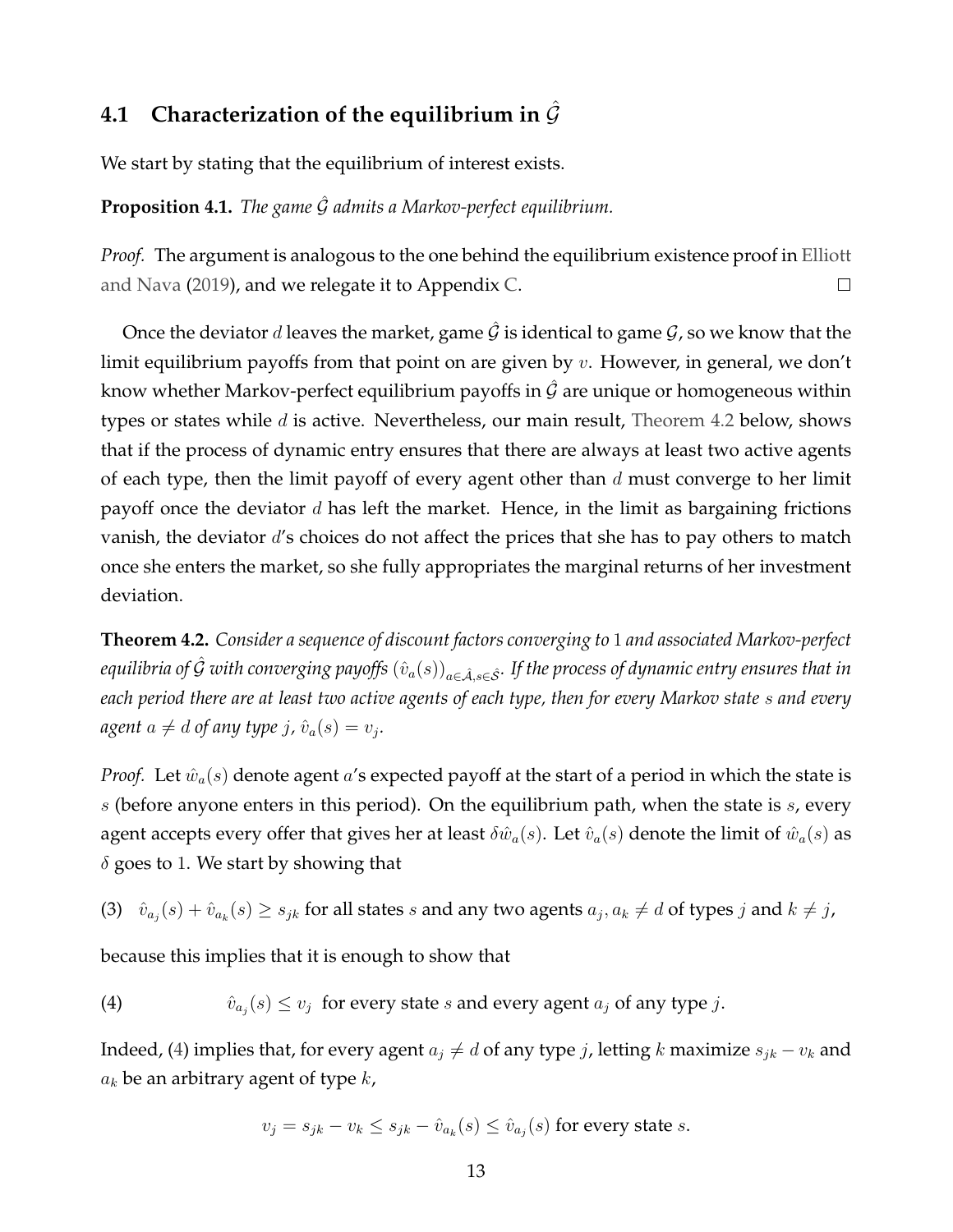where the last inequality follows from [\(3\)](#page-12-2).

To see [\(3\)](#page-12-2), consider a state  $s$  with the lowest  $\hat{v}_{a_j}(s) + \hat{v}_{a_k}(s)$ , and suppose for contradiction that  $\hat{v}_{a_j}(s) + \hat{v}_{a_k}(s) < s_{jk}$ . Once the deviator d leaves, the limit payoffs are given by  $v$ , and  $v_j + v_k \geq s_{jk}$ , so the deviator d is active in state s, and either  $\hat{v}_{a_j}(s) < v_j$  or  $\hat{v}_{a_k}(s) < v_k$ . Assume without loss of generality that  $\hat{v}_{a_j}(s) < v_j$ . Starting from state s, consider agent  $a_j$ 's strategy that deviates from her equilibrium strategy while  $d$  is active as follows: Reject every offer, and offer slightly above  $\hat{v}_{a_k}(s')$  to agent  $a_k$  as soon as she is the proposer in any state  $s'$  in which agent  $a_k$  is active. Such offers are accepted with probability one, and the cost of waiting to either be able to make this offer or to see the deviator d leave converges to 0 as  $\delta$ goes to 1. Since both the expected value of  $s_{jk} - \hat{v}_{a_k}(s')$  (which  $a_j$  obtains in the limit if she is ends up being able to make such an offer) and  $v_j$  (which  $a_j$  obtains in the limit if the deviator d leaves before  $a_j$  is able to make such an offer) are strictly larger than  $\hat{v}_{a_j}(s)$ , we conclude that  $a_j$ 's limit expected payoff under this deviation is strictly above  $\hat{v}_{a_j}(s)$  as  $\delta$  goes to 1, a contradiction.

It only remains to show [\(4\)](#page-12-1). For any type *j*, consider an agent  $a \neq d$  and a state *r* such that

<span id="page-13-0"></span>(5) 
$$
\hat{v}_a(r) \ge \hat{v}_{a_j}(r')
$$
 for every agent  $a_j \ne d$  of type *j* and every state *r'*.

Given [\(5\)](#page-13-0) and the fact that  $j$  is chosen arbitrarily, it is enough to show that  $\hat{v}_a(r) \leq v_j$ . Suppose for contradiction that  $\hat{v}_a(r) > v_j$ . First note that

<span id="page-13-1"></span>(6) 
$$
\hat{v}_d(r) + \hat{v}_{a_j}(r) \geq s_{d_j} \quad \text{for every agent } a_j \neq d \text{ of type } j \neq i.
$$

To see this, suppose for contradiction that  $\hat{v}_d(r) < s_{dj} - \hat{v}_{a_j}(r)$  for some agent  $a_j$  of type j. Starting from state  $r$ , consider agent  $d$ 's strategy that consists of rejecting every offer, and offering slightly above  $\hat{v}_{a_j}(r')$  to agent  $a_j$  as soon as agent  $d$  is selected to be the proposer in any state  $r'$  in which agent  $a_j$  is active. Such offers are accepted with probability one, and the waiting cost of this strategy converges to 0 as  $\delta$  goes to 1. Moreover, given [\(5\)](#page-13-0), the expected value of  $s_{dj} - \hat{v}_{aj}(r')$  is strictly larger than  $\hat{v}_d(r)$ , so d's limit expected payoff of following this strategy is strictly above  $\hat{v}_d(r)$  as  $\delta$  goes to 1, a contradiction.

By [\(3\)](#page-12-2) and [\(6\)](#page-13-1), a can never obtain more than a limit payoff of  $\hat{v}_a(r)$  by matching, so starting from state r, for all discount factors  $\delta$  sufficiently close to 1, agent a must match before d leaves with probability one (otherwise,  $\hat{v}_a(r)$  would be a strictly convex combination of  $v_i$ and numbers that are weakly smaller than  $\hat{v}_a(r)$ , a contradiction of  $\hat{v}_a(r) > v_i$ ). Consider an arbitrary state  $r'$  in which, for all  $\delta$  sufficiently close to 1, agent  $a$  matches with positive probability in state r', obtaining  $\hat{v}_a(r') = \hat{v}_a(r)$ . The fact that a matches with positive probability in state  $r'$  for all  $\delta$  sufficiently close to 1 implies that either  $\hat{v}_{a_k}(r') + \hat{v}_a(r') \leq s_{jk}$  for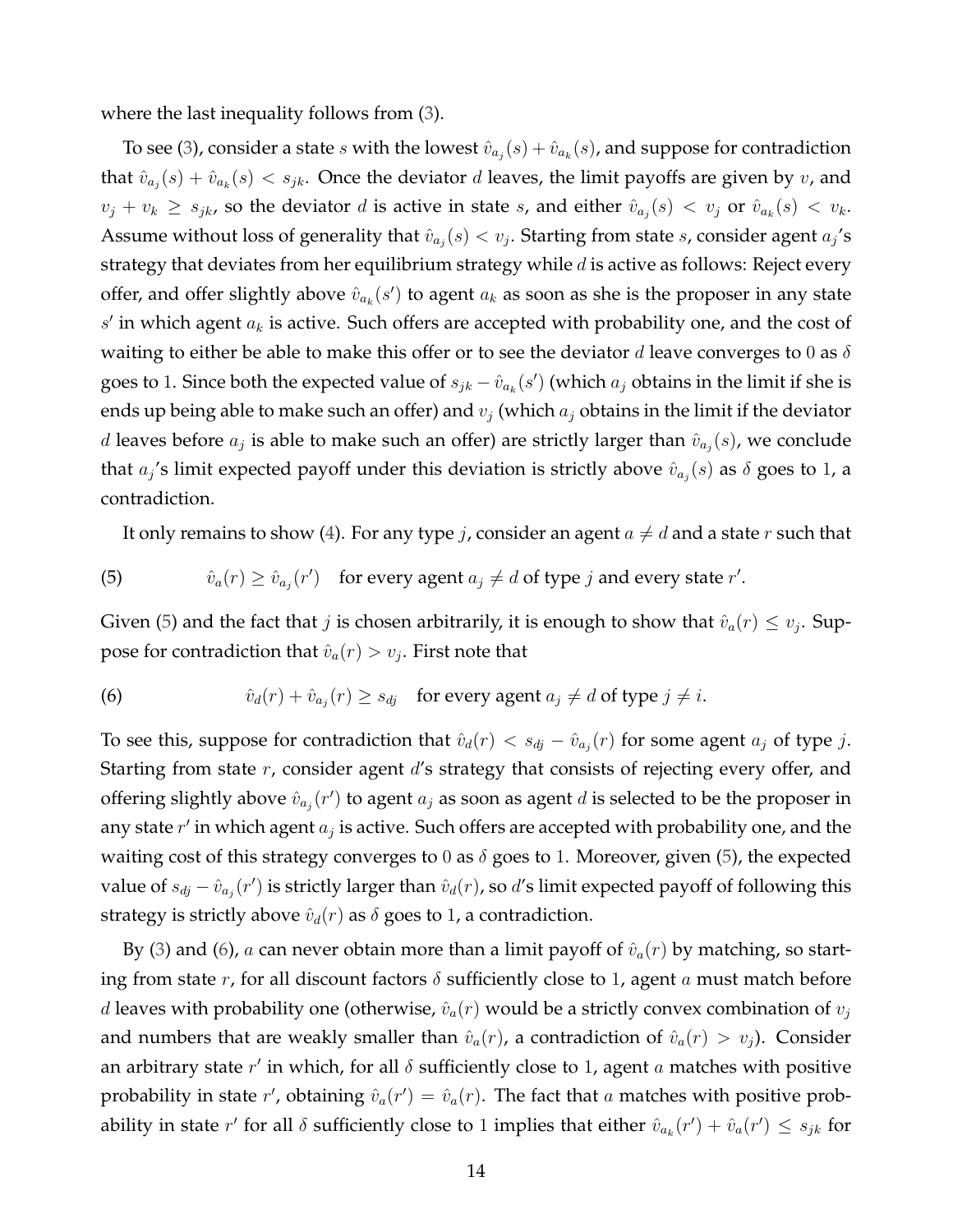some agent  $a_k$  of some type  $k \neq j$ , or that  $\hat{v}_d(r') + \hat{v}_a(r') \leq s_{dj}$ , which combined with [\(3\)](#page-12-2) and [\(6\)](#page-13-1), respectively, give that  $\hat{v}_{a_k}(r') + \hat{v}_a(r') = s_{jk}$  in the former case and  $\hat{v}_a(r') + \hat{v}_a(r') = s_{dj}$  in the latter case. The assumption that there are always at least two active agents of each type ensures that there is an agent  $a_j \neq a$  of type j. For any such agent  $a_j$ , we have that  $\hat{v}_{a_j}(r')$ is a strictly convex combination of  $v_j$  and numbers that are weakly smaller than  $\hat{v}_a(r)$ , so  $\hat{v}_{a_j}(r')<\hat{v}_a(r')$ , and hence either  $\hat{v}_{a_k}(r')< s_{jk}-\hat{v}_{a_j}(r')$  or  $\hat{v}_d(r')< s_{dj}-\hat{v}_{a_j}(r')$ , a contradiction of [\(3\)](#page-12-2) or [\(6\)](#page-13-1).  $\Box$ 

[Theorem 4.2](#page-12-0) shows that the necessary condition identified by the example in section [2.2](#page-5-0) to guarantee that everyone is a price taker as bargaining frictions vanish—namely, that there are always at least two active agents of each type—is also sufficient to guarantee that every agent is a price taker in our benchmark model. We discuss this minimal competition requirement in more detail in section [5.1](#page-14-1) below.

### <span id="page-14-0"></span>**5 Discussion**

This section discusses how our price taking result extends to more general matching technologies as well as to alternative bargaining protocols, and it outlines the implications of our main result for investment efficiency in matching markets.

#### <span id="page-14-1"></span>**5.1 Extensions**

For simplicity, our benchmark model above assumes that productive matches are bilateral, but our main result goes through under more general matching technologies. For example, letting  $C \subseteq N$  be the set of types that are represented in a given set of agents, suppose that the surplus that these agents generate when they match is  $y(C)$ . In this case, a proposer of type j can choose any coalition  $C \subseteq N - j$ , as well as an active agent of each type k in C, and proposes how to split the surplus  $y(C + j)$  that they can generate by matching. The selected agents then respond in a pre-specified sequence, and this match forms in this period if and only if all of them accept. If, once the deviator has left, we restrict attention to stationary strategies, an argument analogous to the one behind [Proposition 3.1](#page-9-0) shows that the equilibrium payoffs in this case satisfy

$$
w_i = \frac{1}{n} \max_{i \in C \subseteq N} \left( y(C) - \sum_{j \in C - i} \delta w_j \right) + \frac{n-1}{n} \delta w_i \text{ for all } i \text{ in } N,
$$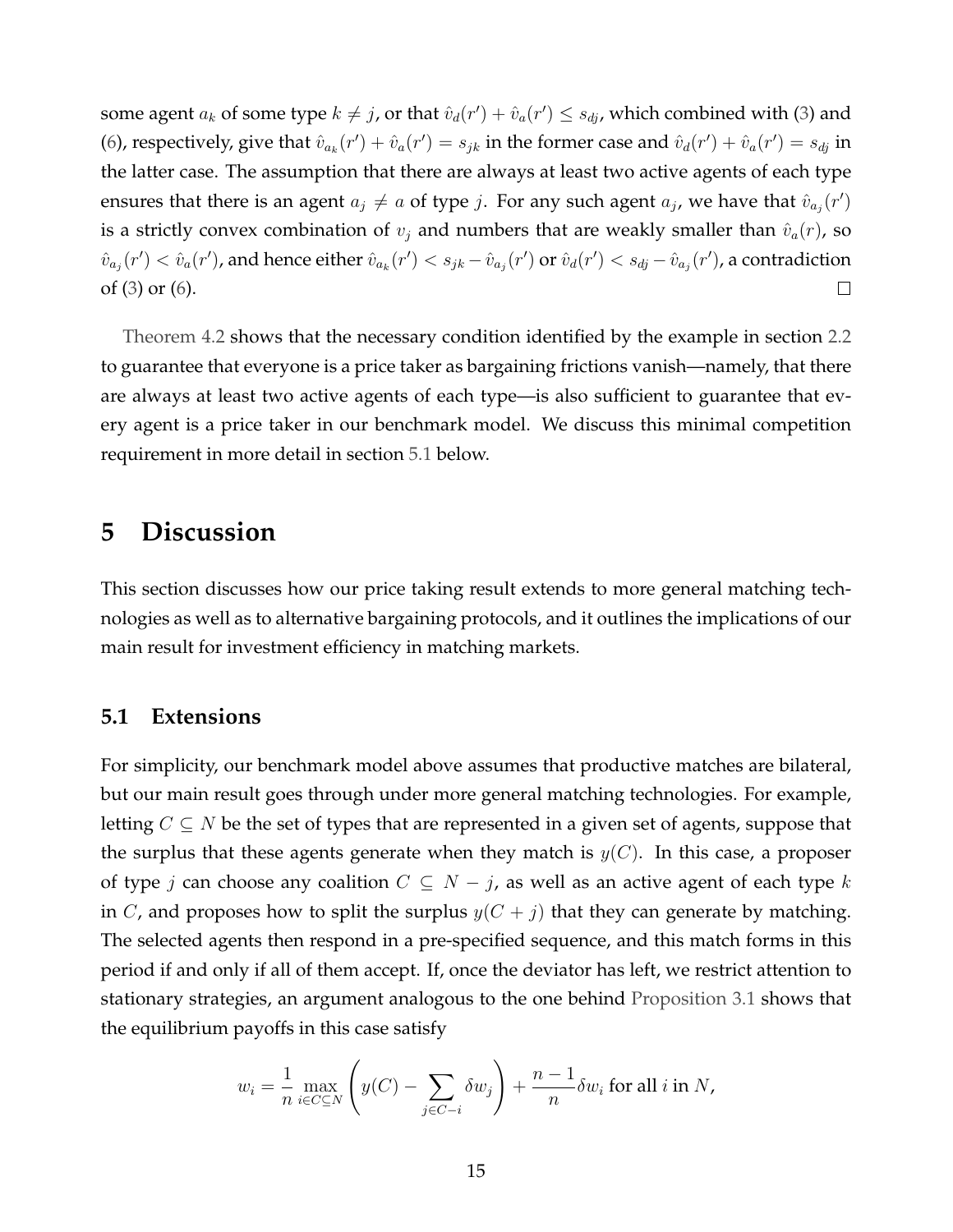which, as shown by [Talamàs](#page-31-2) [\(2020\)](#page-31-2), admits a unique solution. In this case, a straightforward extension of the argument in the proof of [Theorem 4.2](#page-12-0) shows that agent d's choices do not affect the limit prices that she faces once she enters the market either as long as there are always at least two agents of each type in the market.

Our price taking result also extends to the case in which coalitions that contain more than one agent of each type are feasible. For example, consider the case in which productive coalitions can contain up to  $m_i \geq 1$  agents of each type *i*. We can embed this case in the framework above by enlarging the set N of types to an artificial set  $N$  that contains  $m_i$  copies of each type *i*. In this case, [Proposition 3.1](#page-9-0) requires that there are at least  $m_i$  agents of each type i in N, and [Theorem 4.2](#page-12-0) requires that there are at least  $m_i + 1$  agents of each type i in N. This extension highlights that the key condition behind our price taking result is that there is always a minimal amount of competition present in the market, in the sense that in each period there is at least one agent of each type that is in the market who does not match. In the baseline case in which at most one agent of each type can match, this requires that there are at least two active agents of each type. More generally, the relevant condition is that the inflow of agents into the market is sufficiently high so that the stock of agents in the market is always larger than the flow of agents out of the market.

For concreteness, we have considered a particular bargaining protocol in which proposers can strategically choose which matches to propose. This has provided us with a simple benchmark for the case in which no one chooses to deviate, because it has allowed us to leverage the equilibrium characterization in [Talamàs](#page-31-2) [\(2020\)](#page-31-2). However, taking as given the limit payoffs once the deviator has left, our price taking result goes through under any bargaining protocol in which every agent has a strictly positive probability of being able to make an offer to any other agent in each period. For example, consider the following alternative protocol, which is a version of the standard random-matching protocol used in the literature of bargaining in stationary markets (e.g., [Rubinstein and Wolinsky](#page-30-5) [1985,](#page-30-5) [Manea](#page-30-12) [2011,](#page-30-12) [Nguyen](#page-30-13) [2015\)](#page-30-13). Suppose that the bargaining protocol is exactly as in the coalitional extension of our model above except that, in each period, not only a slot is selected uniformly at random to be the proposer, but also a coalition  $C \subseteq N$ , and the proposer, of type j say, can only choose an active agent of each type in  $C - j$ , and make a take-it-or-leave-it offer specifying how to split the surplus that she can generate by matching with them. Continuing to restrict attention to stationary strategies once the deviator has left, an argument analogous to the one behind [Proposition 3.1](#page-9-0) shows that the system of equilibrium payoffs under this protocol must be such that, for each agent  $a$  of type  $j$  and each state  $s$ ,  $w_a(s) = w_j$ , were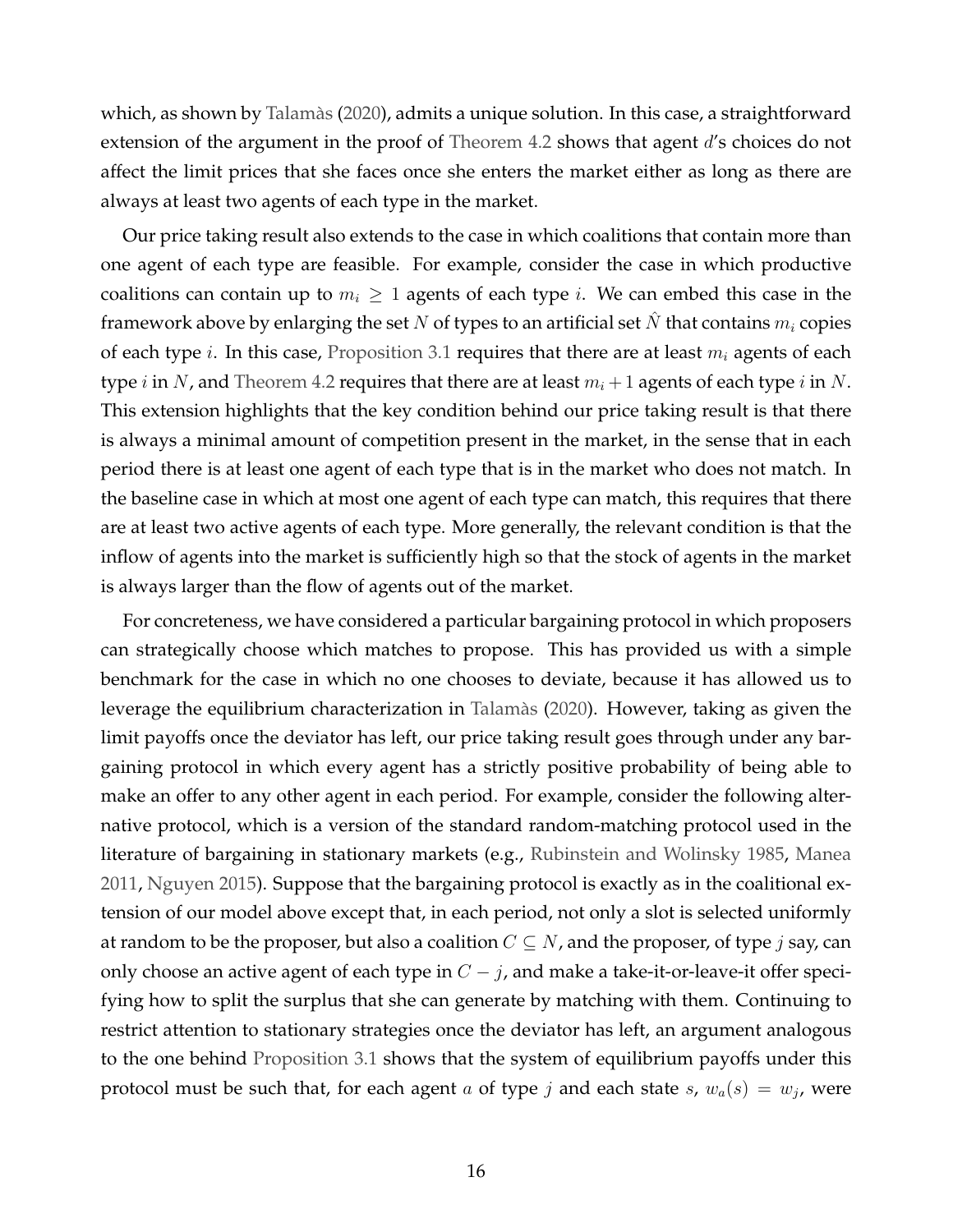$(w_j)_{j\in N}$  solves

$$
w_i = \frac{1}{n} \sum_{i \in C \subseteq N} \frac{1}{2^n} \max \left[ \delta w_i, y(C) - \sum_{j \in C - i} \delta w_j \right] + \frac{n-1}{n} \delta w_i \text{ for every } i \text{ in } N,
$$

which, as shown by [Nguyen](#page-30-13) [\(2015\)](#page-30-13), admits a unique solution. As emphasized by [Talamàs](#page-31-2) [\(2020\)](#page-31-2), both the coalitions that form and how the resulting surplus is split under this alternative protocol are different. However, an argument analogous to the one behind the proof of [Theorem 4.2](#page-12-0) shows that our price taking result holds under this protocol as well. In other words, while this alternative bargaining protocol makes a difference for the point predictions of the theory, it does not change the fact that each agent is a price taker in the limit as bargaining frictions vanish as long as there are always at least two active agents of each type.

We conclude that our price taking result applies to a wide variety of markets of interest. For example, in labor markets in which homogeneous workers and firms match one to one, both workers and firms are guaranteed to be price takers as bargaining frictions vanish if and only if there are always at least two workers and two firms available to match—as in the case of  $\rho = 1$  in the example of section [2.2.](#page-5-0) If workers and firms are instead heterogeneous, and each firm can hire at most  $m$  workers, then both workers and firms are guaranteed to be price takers as bargaining frictions vanish if and only if there are always at least two firms of each type and at least  $m$  workers of each type available to match.

#### **5.2 Implications for investment efficiency**

For simplicity, we have obtained our price taking result in a framework in which an arbitrary agent can pursue an arbitrary investment deviation. We now outline the implications of this result for the more involved case in which all agents that enter the market in any given period simultaneously choose their investments.

Suppose that each agent of type  $i$  chooses an investment from a set  $K_i$  of elements in  $\mathbb{R}^{m_i}$ , where  $m_i \geq 1$ . The cost of investment  $x_i$  is given by  $c(x_i)$ . The matching surplus of a two of agents of types i and j and whose investments are given by  $k$  in  $K_i \times K_j$  is given by  $y(k)$ .

Let us start by assuming that agents choose their investments before observing any of the others' actions. This is a reasonable benchmark to analyze situations in which agents must sink their investments well before knowing who will be their potential matching partners. For simplicity, let us focus on type-symmetric equilibria—in which all agents of the same type choose the same investment. [Proposition 3.1](#page-9-0) implies that, for each type-symmetric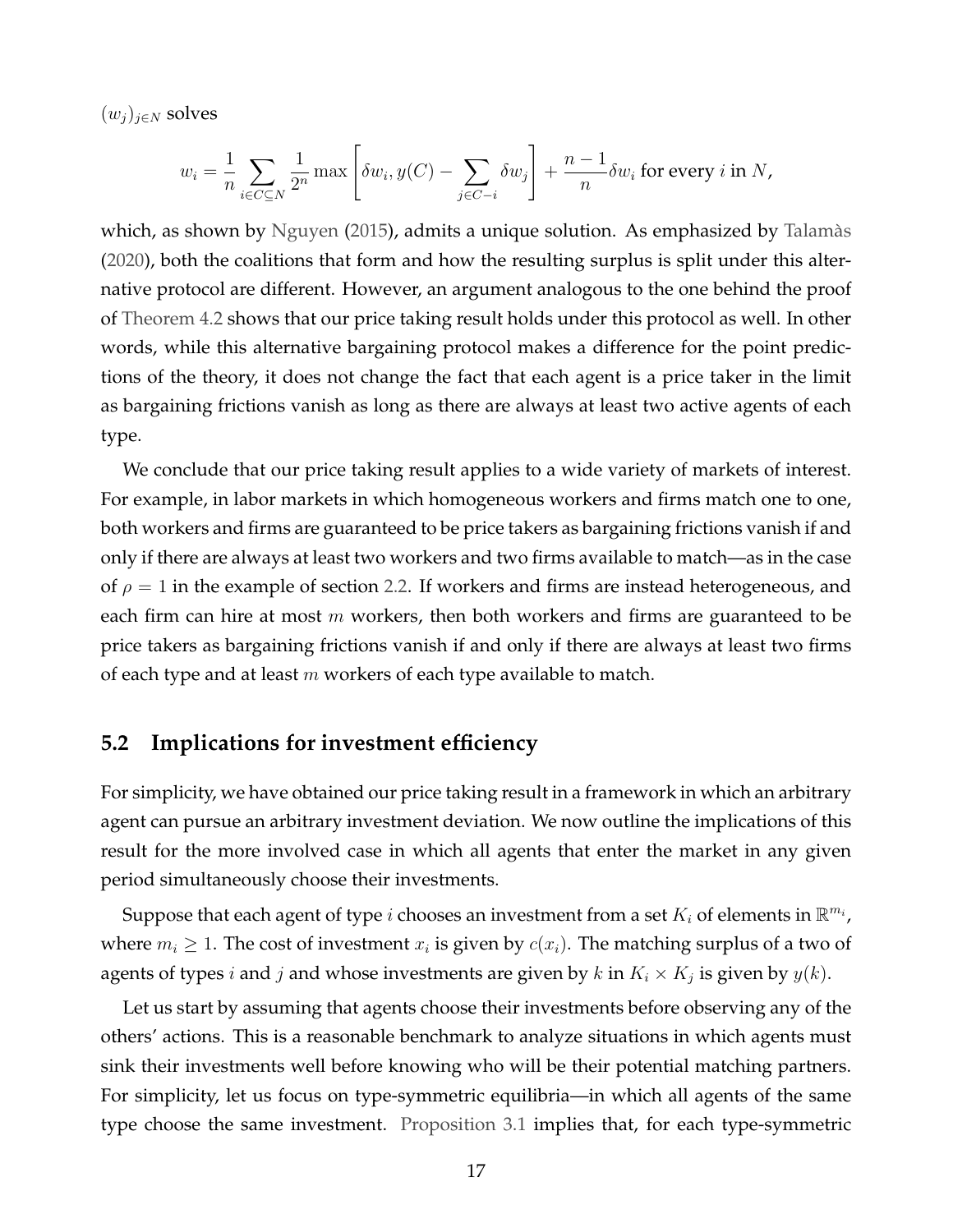investment profile  $x := (x_i)_{i \in N}$  and each type i, there exists  $w_i(x) > 0$  such that, conditional on every agent of type i choosing investment  $x_i$ , the expected equilibrium (gross) payoff at the beginning of each period of each agent of type *i* is  $w_i(x)$ . We denote the limit of  $w_i(x)$  as  $\delta$  goes to 1 by  $v_i(x)$ .

In this case, our main result, [Theorem 4.2,](#page-12-0) implies that, if there are always at least two active agents of each type, in order to be able to implement the investment profile  $x :=$  $(x_i)_{i\in\mathbb{N}}$  in a type-symmetric equilibrium for all sufficiently high discount factors, each agent of each type *i* must find it optimal to choose  $x_i$  taking as given the others' limit payoffs; that is,

(7) 
$$
x_i \in \underset{z_i \in K_i}{\operatorname{argmax}} \left[ \max_{j \neq i} \left[ y(x_j \times z_i) - v_j(x) \right] - c(z_i) \right] \text{ for each } i \text{ in } N.
$$

In other words, the equilibrium investment profile  $x$  in the limit as frictions vanish must be *constrained efficient*—in the sense that no agent, *taking others' limit payoffs as given and free to choose whom to match with*, has a profitable investment deviation.

We conclude with a caveat: The assumption that agents choose their investments before observing the previous investments choices is an important one, because it ensures that an investment deviation by one agent does not trigger further investment deviations by other agents. Indeed, [Appendix D](#page-25-0) describes a simple example that shows how agents need not be price takers if they are able to identify investment deviations before choosing their investments, because in this case, an agent's investment deviation can trigger further investment deviations by others.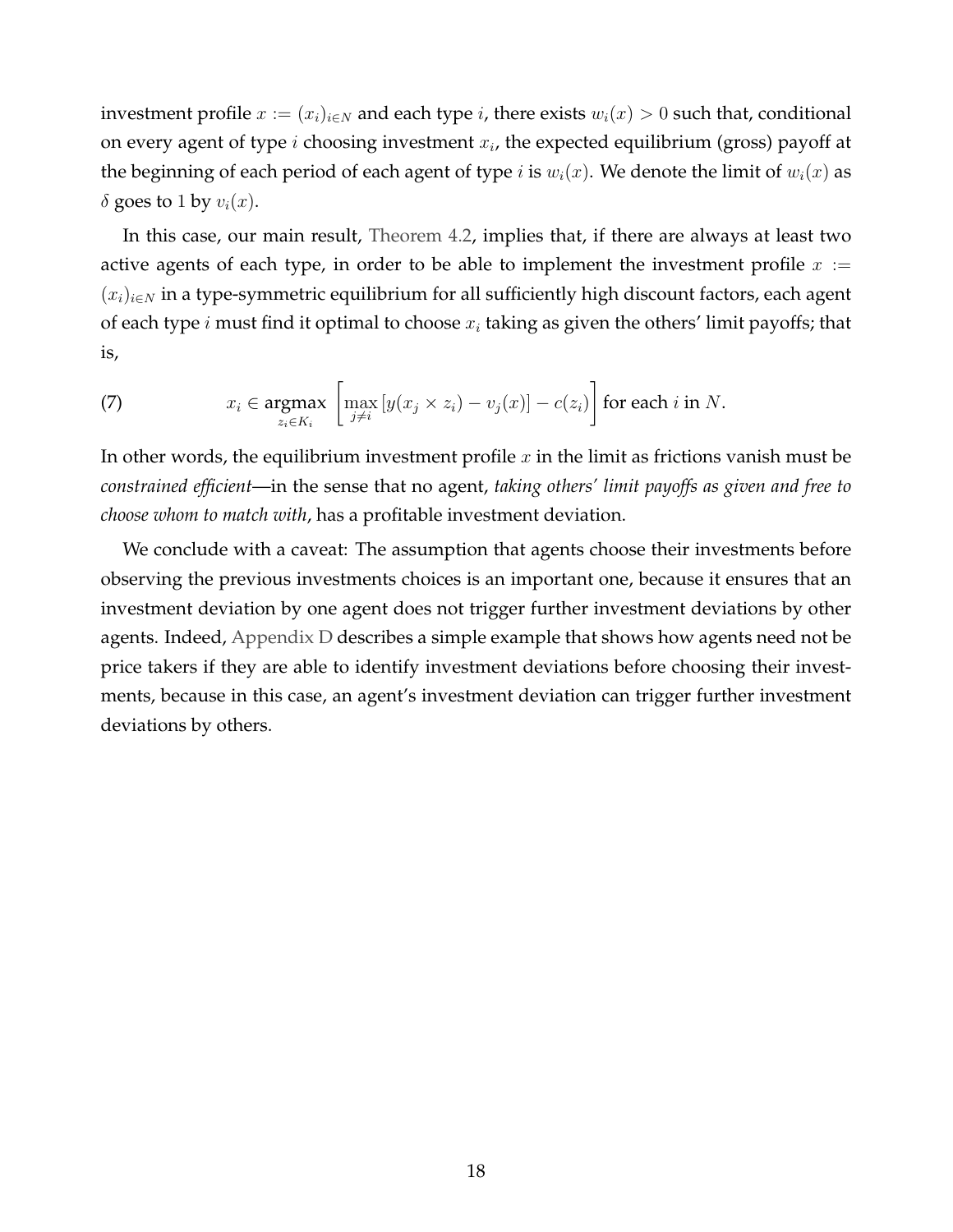### **Appendices**

### <span id="page-18-0"></span>**A Details omitted from [subsection 2.1](#page-4-1)**

Suppose for contradiction that there is a Markov-perfect equilibrium in which  $b_1$  does not invest and  $b_2$  does not strictly benefit from making acceptable offers in a period before anyone has matched. Specifically, when selected to propose,  $b_2$  weakly prefers to delay than to make either seller an acceptable offer; that is, letting  $w_a$  denote  $a$ 's expected equilibrium payoff at the beginning of this period,  $\delta w_{b_2}\geq 2-\delta w_{s_1}$  and  $\delta w_{b_2}\geq 2-\delta w_{s_2}.$  Note also that  $\delta w_{b_1} + \delta w_{s_1} < 1$  or  $\delta w_{b_1} + \delta w_{s_2} < 1$ , since otherwise the sum of everyone's payoffs in this period would be strictly larger than the maximum total surplus 3 that they can jointly generate. In either case, we obtain  $\delta w_{b_2} > 1+\delta w_{b_1} \geq 1$ , which contradicts our assumption above that  $b_2$ delays. Indeed, for  $b_2$  to be willing to delay, her expected equilibrium payoff must increase when the state of the market changes—i.e., once  $b_1$  matches. In particular, for  $b_2$  to be willing to delay we must have  $w_{b_2} \leq \delta w$ , where w is the expected payoff of  $b_2$  and the remaining seller at the beginning of each period once  $b_1$  has left, and satisfies  $w = \frac{1}{4}$  $\frac{1}{4}(2-\delta w)+\frac{3}{4}\delta w$ , and hence  $\delta w < 1$ .

We now extend the model presented in section [2.1](#page-4-1) to include  $n \geq 2$  buyers and n sellers. The probability that any given agent is selected to be the proposer is  $\frac{1}{2n}$ . As in the case of  $n = 2$  considered above, once  $b_1$  matches, there is an essentially unique Markov-perfect equilibrium: At the beginning of each period, each agent yet to match has the same expected payoff w, each agent accepts an offer if and only if it gives her at least  $\delta w$ , everyone's proposals offer  $\delta w$  to an agent on the other side of the market, and w satisfies

$$
w = \frac{1}{2n}(2 - \delta w) + \frac{2n - 1}{2n}\delta w.
$$

We now describe strategies that constitute a Markov-perfect equilibrium (for all sufficiently high discount factors  $\delta$ ) of every subgame in which  $b_1$  has not invested and is yet to match. In any subgame in which there are  $\ell = 1, 2, \ldots, n$  buyers yet to match, including  $b_1$ :

- (i) [Response strategies] Buyer  $b_1$  accepts an offer if and only if it gives her at least  $\delta w_{b_1}^{\ell}$ , each buyer  $b\neq b_1$  yet to match accepts an offer if and only if it gives her at least  $\delta w^{\ell}_{b'}$ , and each seller yet to match accepts an offer if and only if it gives her at least  $\delta w^{\ell}_s.$
- (ii) [Proposing strategies] For  $\ell = 1$ , buyer  $b_1$  offers  $\delta w^{\ell}_s$  to the seller yet to match. For  $\ell = 2$ , buyer  $b_1$  offers  $\delta w^{\ell}_s$  to a seller yet to match (chosen uniformly at random) with (small)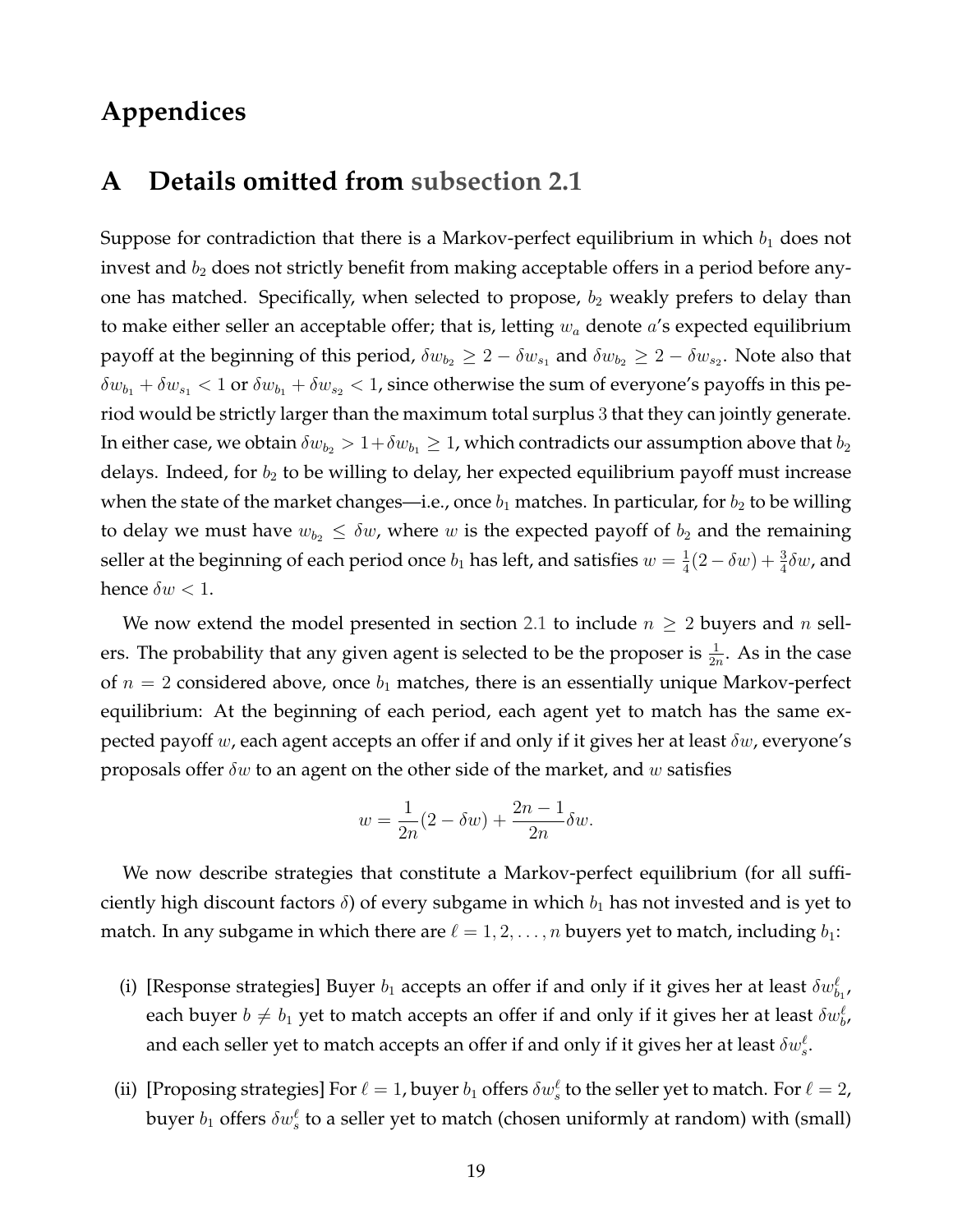probability  $\pi$ , and delays (i.e., makes an unacceptable offer) otherwise. For  $\ell > 2$ , buyer  $b_1$  delays with probability 1.

For  $\ell \geq 1$ , each buyer  $b \neq b_1$  offers  $\delta w^\ell_s$  to a seller yet to match (chosen uniformly at random), and each seller offers  $\delta w_b^\ell$  to a buyer  $b\neq b_1$  yet to match (chosen uniformly at random).

For  $\ell = 1$ :

1. We have that  $w_{b_1}^1 = \frac{1}{2n}$  $\frac{1}{2n}(1 - \delta w_{b_1}^1) + \frac{2n-1}{2n}\delta w_{b_1}^1$  and  $w_{b_1}^1 = w_s^1$ .

For  $\ell = 2$ :

- 2. Since  $b_1$  is indifferent between making acceptable offers and moving to the next period, we have that  $1 - \delta w_s^2 = \delta w_{b_1}^2$ .
- 3. The expected equilibrium payoff  $w_{b_1}^2$  of buyer  $b_1$  is

1  $\frac{1}{2n}\delta w_{b_1}^2 + \frac{3}{2n}$  $\frac{3}{2n}\delta w_{b_1}^1+\frac{2(n-2)}{2n}$  $\frac{n-2)}{2n}\delta w_{b_1}^2,$ 

where the three terms of this expression correspond to the following:

- 1. The fact that  $b_1$  delays implies that her expected equilibrium payoff when she is the proposer (which occurs with probability  $\frac{1}{2n}$ ) is  $\delta w_{b_1}^2$ .
- 2. The expected equilibrium payoff of  $b_1$  when a buyer other than  $b_1$  or a seller that are yet to match are the proposers (which occurs with probability  $\frac{3}{2n}$ ), a match that does not involve  $b_1$  occurs with probability 1, so  $b_1$ 's expected equilibrium payoff is  $\delta w_{b_1}^1$ .
- 3. With the remaining probability  $\frac{2(n-2)}{2n}$ , an agent that has already matched is the proposer, in which case no match occurs this period and  $b_1$ 's expected equilibrium payoff is  $\delta w_{b_1}^2$ .
- 4. The expected equilibrium payoff  $w_s^2$  of a seller  $s$  that is yet to match is

1  $\frac{1}{2n}(2-\delta w_b^2) + \frac{1}{2n}\delta w_s^1 + \frac{1}{2n}$  $\frac{1}{2n}$   $\left(\frac{1}{2}\right)$  $\frac{1}{2}\delta w_{s}^{2}+\frac{1}{2}$  $\frac{1}{2}\delta w_{s}^{1}$  +  $\frac{1}{2n}$  $\frac{1}{2n}$   $\left(\pi\left(\frac{1}{2}\right)$  $\frac{1}{2}\delta w_{s}^{2}+\frac{1}{2}$  $(\frac{1}{2}\delta w) + (1-\pi)\delta w_s^2 + \frac{2(n-2)}{2n}$  $\frac{n-2)}{2n} \delta w_s^2$ where the five terms of this expression correspond to the following:

- 1. The expected equilibrium payoff of seller s when she is the proposer (which occurs with probability  $\frac{1}{2n}$ ) is  $2 - \delta w_b^2$ .
- 2. The expected equilibrium payoff of seller  $s$  when another seller that is yet to match is the proposer (which occurs with probability  $\frac{1}{2n}$ ) is  $\delta w_s^1$ .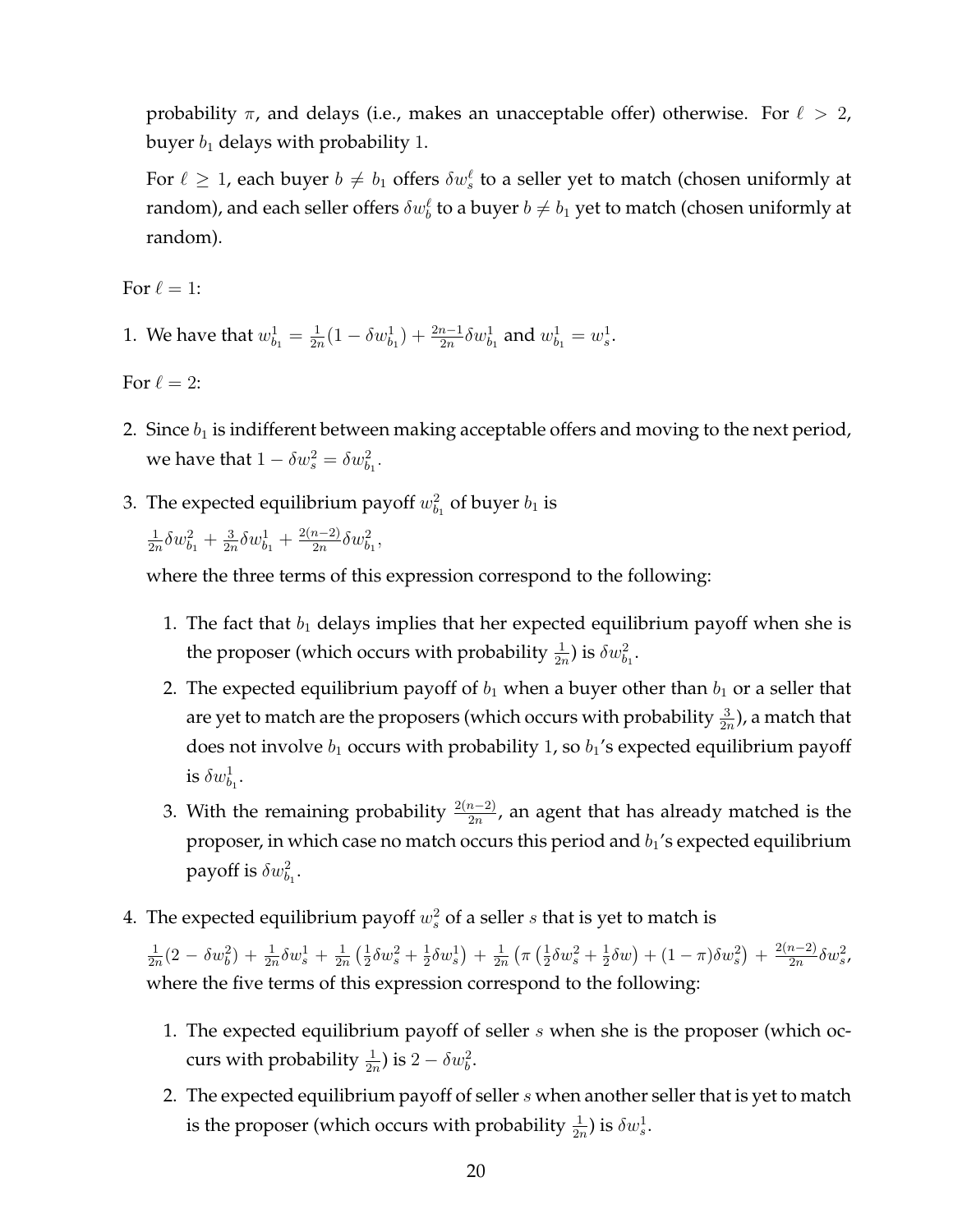- 3. The expected equilibrium payoff of seller  $s$  when a buyer other than  $b_1$  that is yet to match is the proposer (which occurs with probability  $\frac{1}{2n}$ ) is  $\frac{1}{2}\delta w_s^2 + \frac{1}{2}$  $\frac{1}{2}\delta w_s^1$  because s receives an acceptable offer with probability  $\frac{1}{2}$  and the proposer matches with a different seller with the remaining probability  $\frac{1}{2}$ .
- 4. The expected equilibrium payoff of seller  $s$  when  $b_1$  is the proposer (which occurs with probability  $\frac{1}{2n}$ ) is  $\pi\left(\frac{1}{2}\right)$  $\frac{1}{2}\delta w_{s}^{2}+\frac{1}{2}$  $(\frac{1}{2}\delta w)+(1-\pi)\delta w_{s}^{2}$ , because  $b_{1}$  makes an acceptable offer with probability  $\pi$  (in which case she makes seller s an acceptable offer with probability  $\frac{1}{2}$  and she matches with another seller with the remaining probability 1  $\frac{1}{2}$ ) and delays with the remaining probability  $1 - \pi$ .
- 5. The expected equilibrium payoff of seller s when an agent that has already matched is the proposer (which occurs with probability  $\frac{2(n-2)}{2n}$ ) is  $\delta w_s^2$ .
- 5. The expected equilibrium payoff  $w_b^2$  at the start of a period of a buyer  $b\neq b_1$  that is yet to match is  $\frac{1}{2n}(2-\delta w_s^2)+\frac{1}{n}\delta w_b^2+\frac{1}{2n}$  $\frac{1}{2n}(\pi \delta w + (1-\pi)\delta w_b^2) + \frac{n-2}{n}$  $\frac{-2}{n}\delta w_b^2$ , where the four terms of this expression correspond to the following:
	- 1. The expected equilibrium payoff of buyer b when she is the proposer (which occurs with probability  $\frac{1}{2n}$ ) is  $2 - \delta w_s^w$ .
	- 2. The expected equilibrium payoff of buyer  $b$  when a seller that is yet to match is the proposer (which occurs with probability  $\frac{1}{n}$ ) is  $\delta w_{b}^{2}$  because  $b$  receives an acceptable offer with probability 1.
	- 3. The expected equilibrium payoff of buyer b when  $b_1$  is the proposer (which occurs with probability  $\frac{1}{2n}$ ) is  $\pi \delta w + (1 - \pi) \delta w_b^2$ , because  $b_1$  makes an acceptable offer with probability  $\pi$  (in which case b obtains  $\delta w$ ) and delays with the remaining probability  $1 - \pi$ .
	- 4. The expected equilibrium payoff of buyer  $b$  when an agent that has already matched is the proposer (which occurs with probability  $\frac{n-2}{n}$ ) is  $\delta w_b^2$ .

Finally, for every  $\ell = 3, \ldots, n$ :

6. The expected equilibrium payoff  $w^\ell_{b_1}$  of buyer  $b_1$  is

$$
\tfrac{1}{2n}\delta w^\ell_{b_1} + \tfrac{2\ell-1}{2n}\delta w^{\ell-1}_{b_1} + \tfrac{2n-2\ell}{2n}\delta w^\ell_{b_1},
$$

where the three terms of this expression correspond to the following:

1. The fact that  $b_1$  delays implies that her expected equilibrium payoff when she is the proposer (which occurs with probability  $\frac{1}{2n}$ ) is  $\delta w_{b_1}^{\ell}$ .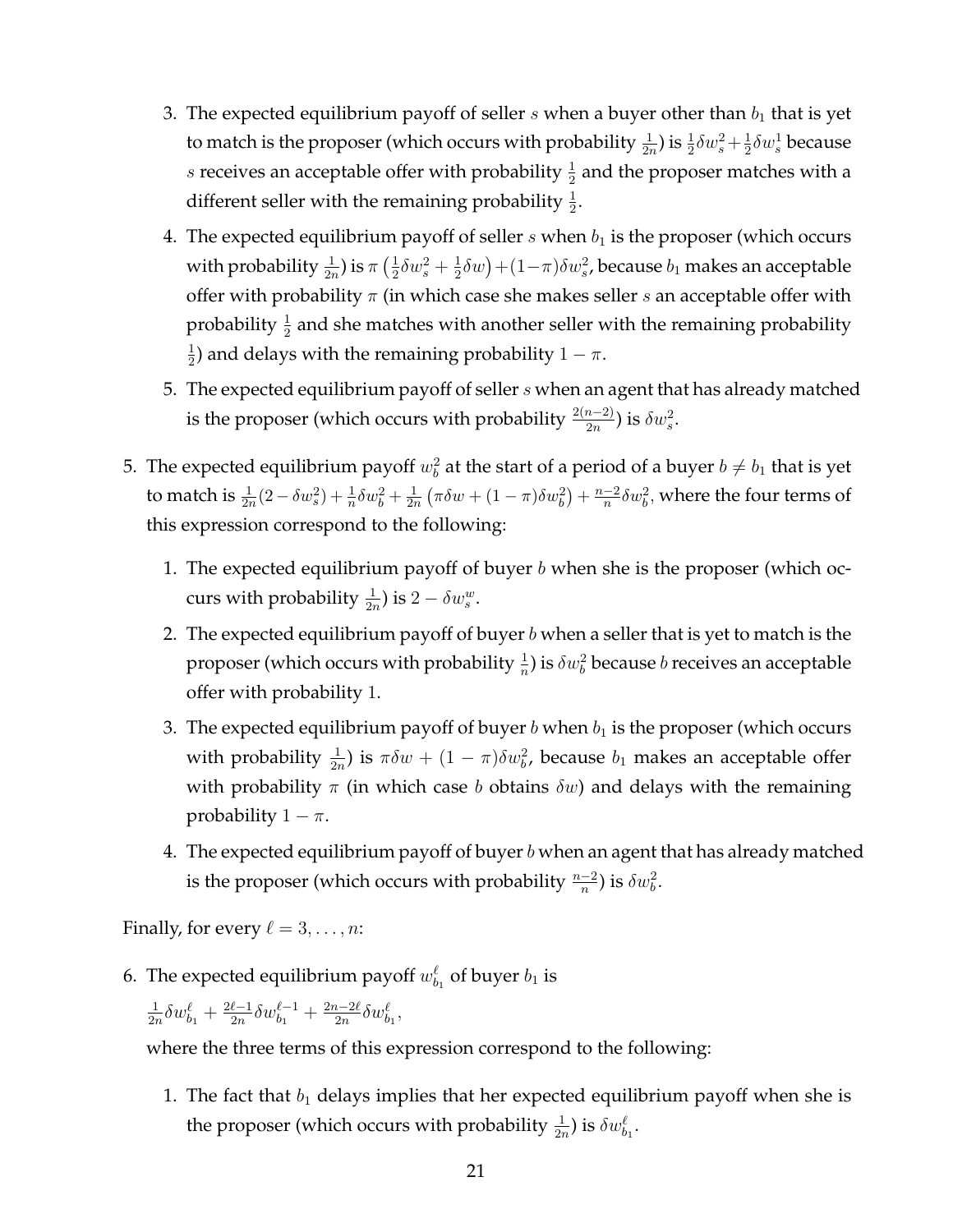- 2. The expected equilibrium payoff of  $b_1$  when a buyer other than  $b_1$  or a seller that are yet to match are the proposers (which occurs with probability  $\frac{2\ell-1}{2n}$ ), a match that does not involve  $b_1$  occurs with probability 1, so  $b_1$ 's expected equilibrium payoff is  $\delta w^{\ell-1}_{b_1}.$
- 3. With the remaining probability  $\frac{2n-2\ell}{2n}$ , an agent that has already matched is the proposer, in which case no match occurs this period and  $b_1$ 's expected equilibrium payoff is  $\delta w^\ell_{b_1}$ .
- 7. The expected equilibrium payoff  $w_s^{\ell}$  of a seller  $s$  that is yet to match is

1  $\frac{1}{2n}(2 - \delta w_b^{\ell}) + \frac{\ell-1}{2n}\delta w_s^{\ell-1} + \frac{\ell-1}{2n}$  $\frac{2-1}{2n}$   $\left(\frac{1}{\ell}\right)$  $\frac{1}{\ell}\delta w_s^{\ell} + \frac{\ell-1}{\ell}$  $\frac{-1}{\ell}\delta w_s^{\ell-1}$  +  $\frac{1}{2n}$  $\frac{1}{2n}\delta w_s^{\ell} + \frac{2(n-\ell)}{2n}$  $\frac{n-\ell)}{2n}\delta w_{s}^{\ell}$ , where the five terms of this expression correspond to the following:

- 1. The expected equilibrium payoff of seller  $s$  when she is the proposer (which occurs with probability  $\frac{1}{2n}$ ) is  $2 - \delta w_b^{\ell}$ .
- 2. The expected equilibrium payoff of seller  $s$  when another seller that is yet to match is the proposer (which occurs with probability  $\frac{\ell-1}{2n}$ ) is  $\delta w_s^{\ell-1}$ .
- 3. The expected equilibrium payoff of seller  $s$  when a buyer other than  $b_1$  that is yet to match is the proposer (which occurs with probability  $\frac{\ell-1}{2n}$ ) is  $\frac{1}{\ell}\delta w_s^{\ell} + \frac{\ell-1}{\ell}$  $\frac{-1}{\ell}\delta w_s^{\ell-1}$ because  $s$  receives an acceptable offer with probability  $\frac{1}{\ell}$  and the proposer matches with a different seller with the remaining probability  $\frac{\ell-1}{\ell}$ .
- 4. The expected equilibrium payoff of seller  $s$  when  $b_1$  is the proposer (which occurs with probability  $\frac{1}{2n}$ )  $\delta w_s^{\ell}$ .
- 5. The expected equilibrium payoff of seller  $s$  when an agent that has already matched is the proposer (which occurs with probability  $\frac{2(n-\ell)}{2n}$ ) is  $\delta w^{\ell}_{s}$ .
- 8. The expected equilibrium payoff  $w^\ell_b$  at the start of a period of a buyer  $b\neq b_1$  that is yet to match is  $\frac{1}{2n}(2 - \delta w_s^{\ell}) + \frac{\ell-2}{2n}\delta w_b^{\ell-1} + \frac{\ell}{2n}$  $\frac{\ell}{2n}\left(\frac{1}{\ell-1}\delta w_b^{\ell}+\frac{\ell-2}{\ell-1}\right)$  $\frac{\ell-2}{\ell-1}\delta w_b^{\ell-1}\Big)+\frac{1}{2n}$  $\frac{1}{2n}\delta w_b^{\ell} + \frac{2(n-\ell)}{2n}$  $\frac{n-\ell)}{2n} \delta w_b^\ell$ , where the five terms of this expression correspond to the following:
	- 1. The expected equilibrium payoff of buyer  $b$  when she is the proposer (which occurs with probability  $\frac{1}{2n}$ ) is  $2 - \delta w_s^{\ell}$ .
	- 2. The expected equilibrium payoff of buyer  $b$  when a buyer other than  $b$  or  $b_1$  that is yet to match is the proposer (which occurs with probability  $\frac{\ell-2}{2n}$ ) is  $\delta w_b^{\ell-1}.$
	- 3. The expected equilibrium payoff of buyer  $b$  when a seller that is yet to match is the proposer (which occurs with probability  $\frac{\ell}{2n}$ ) is  $\frac{1}{\ell-1}\delta w_b^{\ell} + \frac{\ell-2}{\ell-1}$  $\frac{\ell-2}{\ell-1}\delta w^{\ell-1}_b$  because  $b$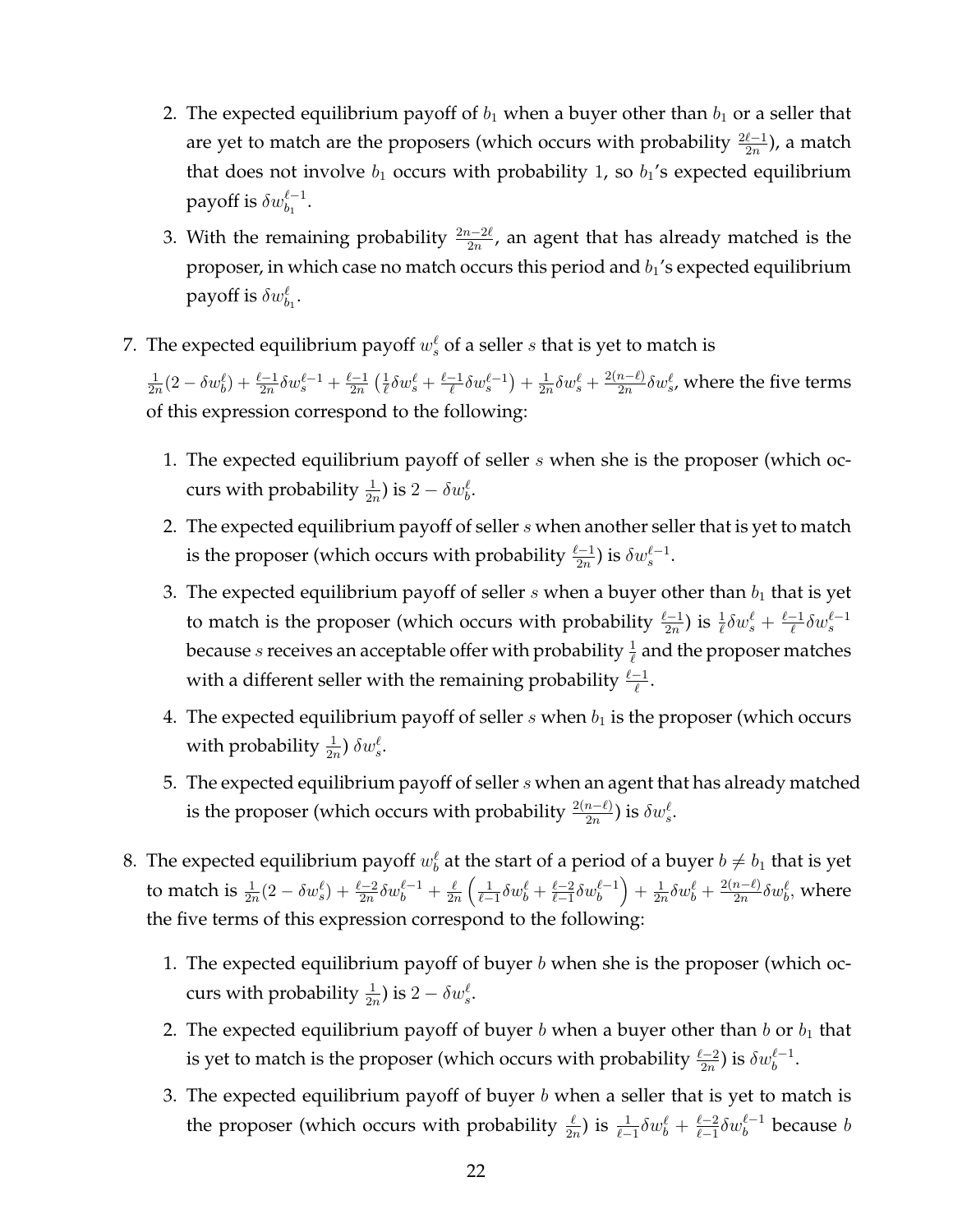<span id="page-22-1"></span>

Figure 4: Sellers' equilibrium payoff  $w_s^{\ell}$  as a function of  $\delta$  in the case  $n=4$ .

receives an acceptable offer with probability  $\frac{1}{\ell-1}$  and the proposer matches with another buyer different from  $b_1$  with the remaining probability  $\frac{\ell-2}{\ell-1}$ .

- 4. The expected equilibrium payoff of buyer b when  $b_1$  is the proposer (which occurs with probability  $\frac{1}{2n}$ ) is  $\delta w_b^{\ell}$ .
- 5. The expected equilibrium payoff of buyer  $b$  when an agent that has already matched is the proposer (which occurs with probability  $\frac{2(n-\ell)}{2n}$ ) is  $\delta w_b^\ell.$

It can be checked that the system of equations defined by points (1)-(8) have a unique valid solution  $(w^1_{b_1},w^1_{s},\pi)\cup (w^\ell_{b_1},w^\ell_{b},w^\ell_{s})_{\ell=2,3,...,n}$  for all  $\delta$  sufficiently large. Figure  $4$  illustrates how  $w_s^{\ell}$  converges to  $1/2$  as  $\delta$  goes to  $1.$ 

### <span id="page-22-0"></span>**B Construction of equilibrium in [subsection 2.2](#page-5-0)**

For any state s and any agent a, let  $w_a^s$  denote a's expected equilibrium payoff at the beginning of a period in which the state is  $s$  (before anyone enters in this period).

- 1. Recall that we defined w above as every active agent's expected payoff after  $b_1$  has matched,  $w=\frac{1}{4}$  $\frac{1}{4}(2 - \delta w) + \frac{3}{4}\delta w.$
- 2. Buyer  $b_1$ 's expected equilibrium payoff in a period in which, after this period's entry is determined, the state is 1 is  $\frac{1}{4}(1-\delta w_s^1)+\frac{3}{4}\delta w_{b_1}^1$ . In state 2,  $b_1$  is indifferent between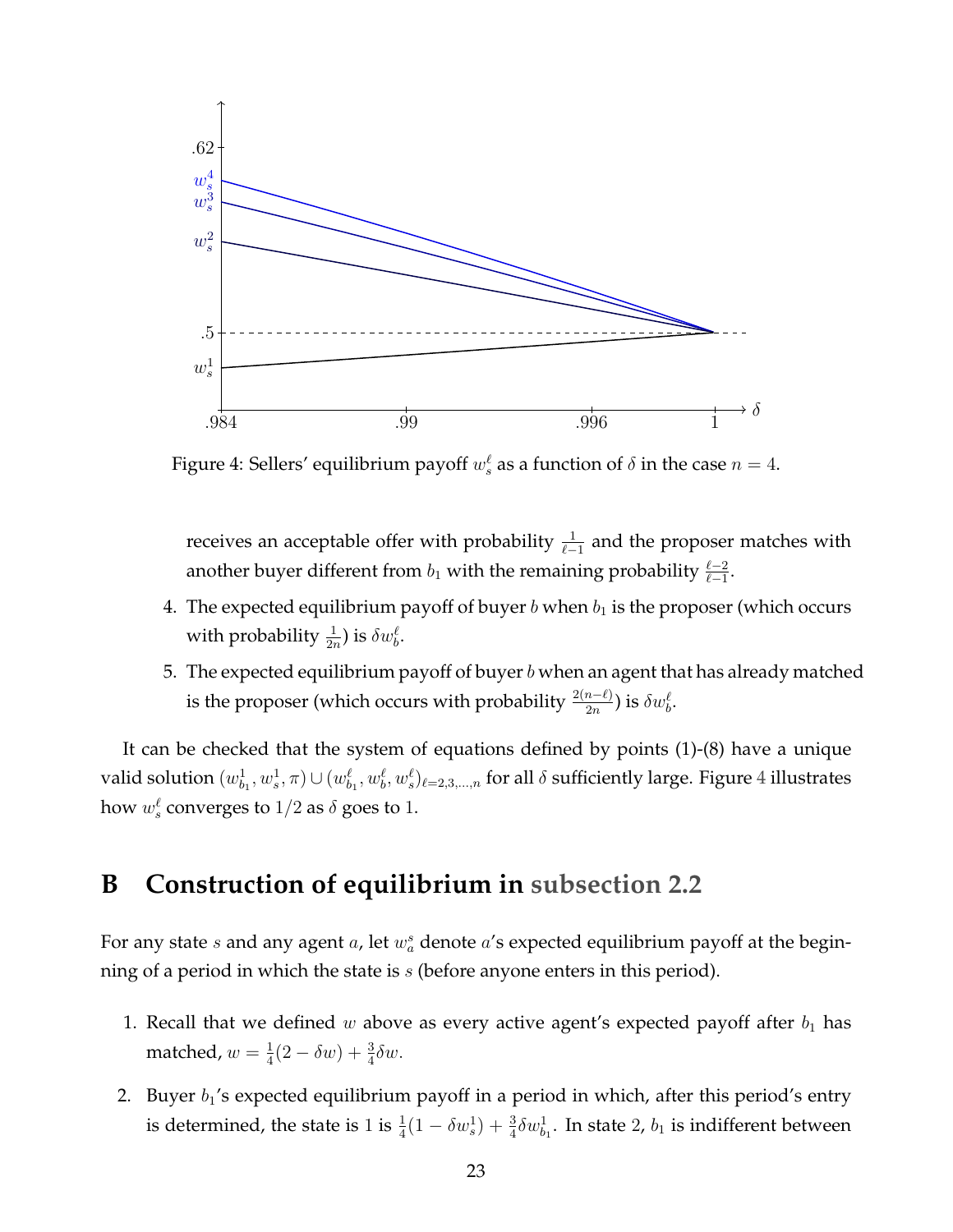making an acceptable offer and waiting for the next period, so

$$
\delta w_{b_1}^2 = 1 - \delta w_s^2
$$

and

$$
w_{b_1}^1 = \rho \delta w_{b_1}^2 + (1 - \rho) \left( \frac{1}{4} (1 - \delta w_s^1) + \frac{3}{4} \delta w_{b_1}^1 \right).
$$

3. In state 2, buyer  $b_2$  and a seller match unless  $b_1$  is the proposer, so

$$
w_{b_1}^2 = \frac{1}{4} \delta w_{b_1}^2 + \frac{3}{4} \delta w_{b_1}^1.
$$

- 4. The expected equilibrium payoff of seller  $s$  in state  $2$  is  $\frac{1}{4}(2-\delta w_{b_2}^2)+\frac{1}{4}$   $(\frac{\pi}{2}$  $\frac{\pi}{2}\delta w + \left[1-\frac{\pi}{2}\right]$  $\frac{\pi}{2}$   $\delta w_s^2$  + 1  $rac{1}{4}$   $\left(\frac{1}{2}\right)$  $\frac{1}{2}\delta w_{s}^{2}+\frac{1}{2}$  $\frac{1}{2}\delta w_{s}^{1}$  +  $\frac{1}{4}$  $\frac{1}{4}\delta w_s^1$ . This is because
	- **–** The expected equilibrium payoff of seller *s* when she is the proposer is  $2 \delta w_{b_2}^2$ .
	- **–** The expected equilibrium payoff of seller  $s$  when buyer  $b_1$  is the proposer is π  $\frac{\pi}{2}\delta w + \left[1-\frac{\pi}{2}\right]$  $\pi\over 2]$   $\delta w_s^2$ , because in this case  $b_1$  matches with the other seller with probability  $\pi/2$  (in which case the expected payoff of s is  $\delta w$ ) and with the remaining probability, s either receives an acceptable offer or stays in the market; in either case, her expected equilibrium payoff is  $\delta w_s^2$ .
	- The expected equilibrium payoff of seller s when buyer  $b_2$  is the proposer is  $\frac{1}{2}\delta w_s^2 +$ 1  $\frac{1}{2}\delta w_s^1$ , because in this case s receives an acceptable offer with probabiity  $1/2$  (in which case her expected payoff is  $\delta w_s^2$ ) and with the remaining probability,  $b_2$ matches with the other seller (in which case her expected payoff is  $\delta w^1_s$ ).
	- **–** The expected equilibrium payoff of seller s when the other seller is the proposer is  $\delta w^1_s$ , because in this case the other seller matches with  $b_2$  with probability 1.

Hence,

$$
w^2_s=\frac{1}{4}(2-\delta w^2_{b_2})+\frac{1}{4}\left(\frac{\pi}{2}\delta w+\left[1-\frac{\pi}{2}\right]\delta w^2_s\right)+\frac{1}{4}\left(\frac{1}{2}\delta w^2_s+\frac{1}{2}\delta w^1_s\right)+\frac{1}{4}\delta w^1_s,
$$

and

$$
w_s^1 = \rho w_s^2 + (1 - \rho) \left( \frac{1}{4} (1 - \delta w_{b_1}^1) + \frac{3}{4} \delta w_s^1 \right).
$$

5. Buyer  $b_2$ 's expected equilibrium payoff  $w_{b_2}^2$  in state 2 is

$$
w_{b_2}^2 = \frac{1}{4}(2 - \delta w_s^2) + \frac{1}{4}(\pi \delta w + (1 - \pi)\delta w_{b_2}^2) + \frac{1}{2}\delta w_{b_2}^2,
$$

where the three terms of this expression correspond to the following: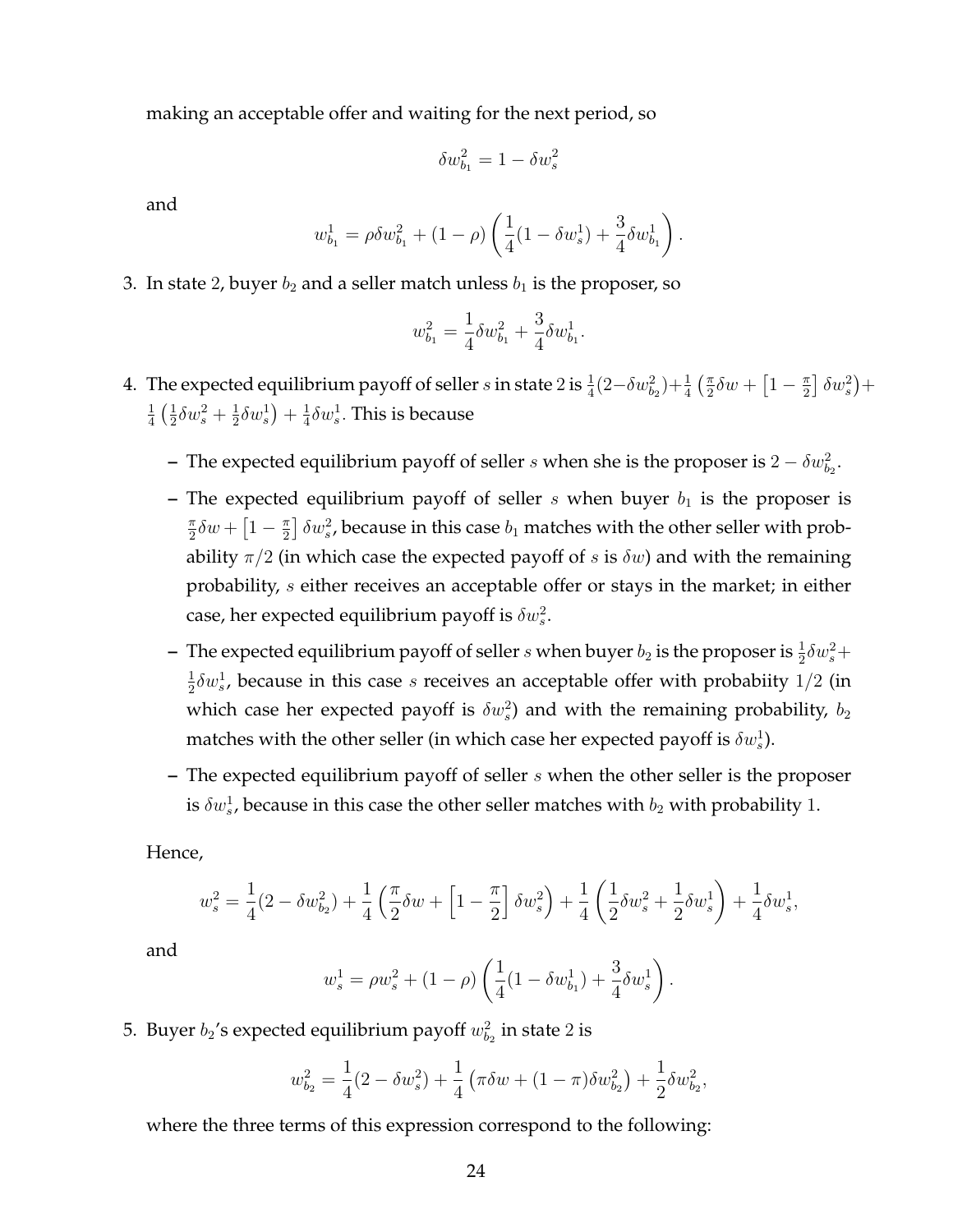- **–** The expected equilibrium payoff of buyer  $b_2$  when she is the proposer is  $2 \delta w_s^2$ .
- **–** The expected equilibrium payoff of buyer  $b_2$  when buyer  $b_1$  is the proposer is  $\pi \delta w + (1 - \pi) \delta w_{b_2}^2$ , because in this case  $b_1$  matches with probability  $\pi$  (in which case  $b_2$ 's expected equilibrium payoff is  $\delta w$ ) and no one matches (so the market stay in state 2) with the remaining probability.
- The expected equilibrium payoff of buyer  $b_2$  when a seller is the proposer is  $\delta w_{b_2}^2$ , because every seller makes her acceptable offers.

It can be checked that the seven equations defined by points (1)-(5) have a unique valid solution  $(w, w_{b_1}^1, w_s^1, w_{b_1}^2, w_{b_2}^2, w_s^2, \pi)$  for all  $\delta$  sufficiently close to 1. Figure [3](#page-7-0) in section 2 illustrates the limit of  $w_s^2$  as  $\delta$  goes to 1 for all  $0 \le \rho \le 1$ .

### <span id="page-24-0"></span>**C Existence of a type-symmetric Markov-perfect equilibrium**

We characterize the Markov perfect equilibrium of the subgame that starts at  $t = 1$  with agent  $d$  active, and then use it to show that such an equilibrium exists. The argument is similar to the one in the equilibrium existence proof in [Elliott and Nava](#page-29-11) [\(2019\)](#page-29-11). We consider the general case in which each productive match contains at most one agent of each type: Each match that contains one agent of each type in  $C \subseteq N$  generates  $y(C)$  units of surplus.

Consider a Markov-perfect-equilibrium and its corresponding value function  $V : \mathcal{A} \rightarrow$  $\mathbb{R}^m$ , where  $m$  denotes the cardinality of  $\hat{\mathcal{A}}$  and  $V(A)$  gives each agent's expected equilibrium payoff at the beginning of a period that starts with active agent set  $A$  (before any agents enter in this period). Consider a subgame with an arbitrary active agent set A. By Markov perfection, agent b accepts every offer that gives her strictly more than  $\delta V_b(A)$ , and rejects every offer that gives her strictly less than  $\delta V_b(A)$ . Hence, no one offers more than  $\delta V_b(A)$ to any agent b, and an agent of type j proposes to form  $C \subseteq N - j$  that maximizes  $y(C +$  $j) - \sum_{k \in C} \min_{b_k \in \mathcal{L}_k} \delta V_k(A)$ . When agent  $a$  of type  $j$  is the proposer, if there exists a coalition  $C ⊆ N - j$  such that  $y(C + j) - \sum_{k \in C} \min_{b_k \in \mathcal{L}_k} \delta V_{b_k}(A) > \delta V_a(A)$ , then she makes offers only to coalitions that maximize this net surplus, and agreement obtains with probability one. Otherwise, she delays—in the sense that she makes offers that are not accepted in equilibrium. Letting  $\pi^{a,A}(B)$  denote the probability that the set  $B$  of agents match when the set of active agents is A and agent  $a$  is the proposer, any agreement probability distribution  $\pi^{a,A}$  that is consistent with the value function  $V$  is in the set  $\Pi^{a,A}(V)$  of such distributions that satisfy that, for any set of agents B with types in  $j \in C \subseteq N$ ,  $\pi^{a,A}(B) = 0$  if  $\delta V_a(A) > y(C) - z$  $\sum_{b\in B-a} \delta V_b(A)$  or  $y(C) - \sum_{b\in B-a} \delta V_b(A) < \max_{D\subseteq N-j} (y(D+j) - \sum_{k\in D} \min_{b_k \in \mathcal{L}_k} \delta V_{b_k}(A)).$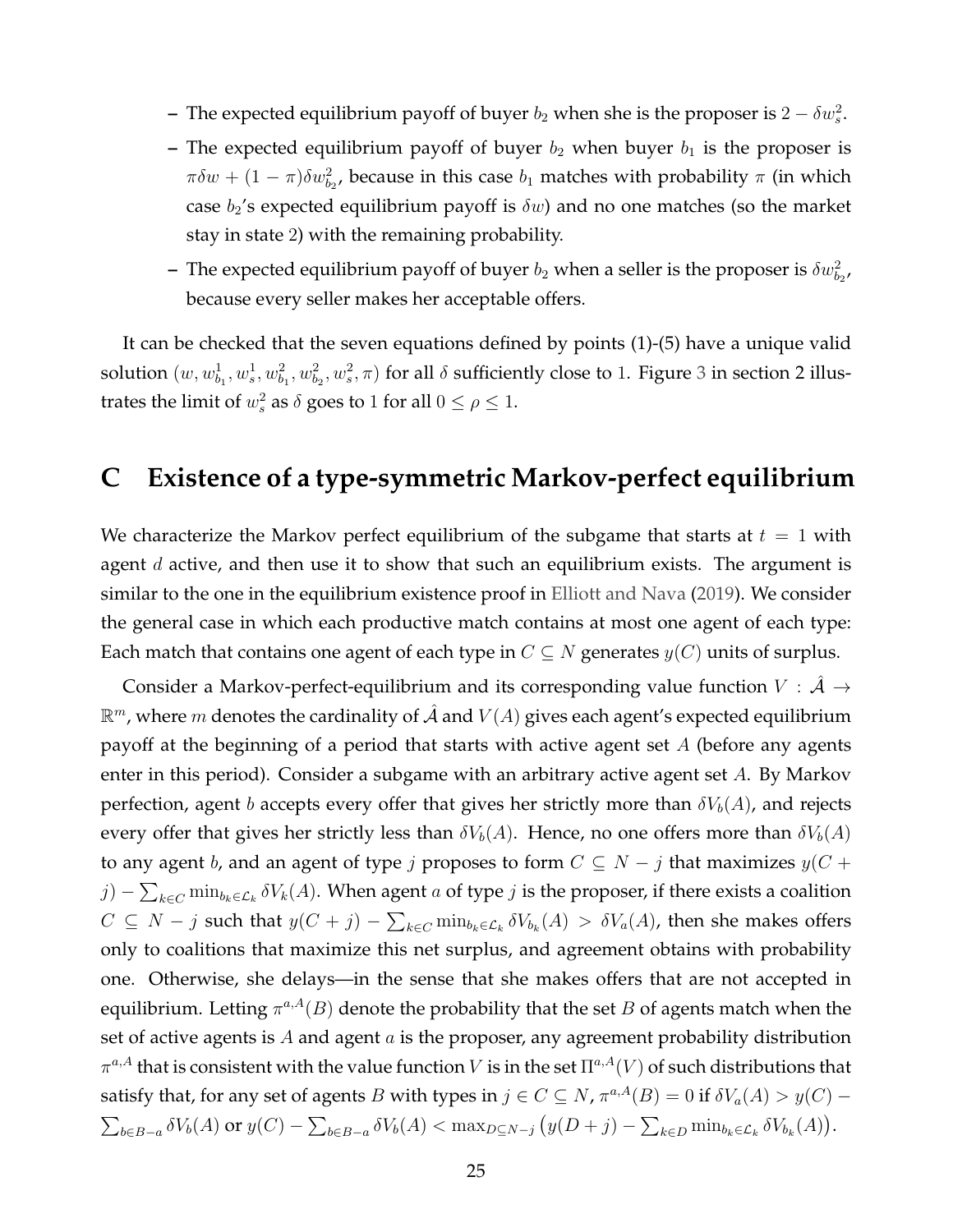For any value function V, any set of active agents A in  $\hat{A}$ , and any agent a in A of type j, define the correspondence  $f^{a,A}(V) : A \to \mathbb{R}^m$  by

$$
f_a^{a,A}(V) = \pi^{a,A}(\emptyset) \delta V_a(A) + [1 - \pi^{a,A}(\emptyset)] \max_{C \subseteq N-j} (y(C + j) - \sum_{k \in C} \min_{b_k \in \mathcal{L}_k} \delta V_{b_k}(A))
$$
  

$$
f_b^{a,A}(V) = \pi^{a,A}(\emptyset) \delta V_b(A) + \sum_{b \in B \subseteq A} \pi^{a,A}(B) \delta V_b(A) + \sum_{C \subseteq A-b} \pi_A(C) \delta V_b(A - C) \qquad \forall b \neq a,
$$

for any  $\pi^{a,A}$  in  $\Pi^{a,A}(V)$ . In other words,  $f^{a,A}(V)$  gives the set of expected payoffs that are consistent with the value function  $V$  in any history in which the active agent set is  $A$  and the proposer is agent a. Letting V denote the set of value functions  $V : \hat{\mathcal{A}} \to \mathbb{R}^m$ , consider the correspondence  $F: V \to V$  defined by

(8) 
$$
F(V)(A) = \frac{1}{n} \sum_{a \in \hat{\mathcal{A}}} f^{a,A}(V).
$$

The value function V corresponds to a Markov-perfect equilibrium payoff profile if and only if V is in  $F(V)$ , so it is enough to show that the correspondence F has a fixed point. This follows from [Kakutani'](#page-30-14)s [\(1941\)](#page-30-14) fixed point theorem . Indeed, the domain V of F is a nonempty, compact and convex subset of an Euclidean space. Moreover, since, for any A in  $\mathcal A$ and any  $a$  in  $A$  , the correspondence  $\Pi^{a,A}$  is upper-hemicontinuous with non-empty convex images, so is the correspondence  $f^{a,A}$ , and hence so is F.

## <span id="page-25-0"></span>**D Example: Agents need not be price takers when an investment deviation can trigger further investment deviations**

As in section 6.3, all agents make investments upon arriving to the market. In contrast to section 6.3, agents can observe all the previous investment choices made by other agents before choosing their own investment. We construct an equilibrium in which agents are not price takers. In particular, when a buyer makes an investment deviation, it triggers further investment deviations by other buyers that enter the market after her, and this changes the sellers' limit payoffs.

There are two types of agents, buyers and sellers, and two slots per type. The process of dynamic entry is such that there are always two active buyers and two active sellers (as in the case  $\rho = 1$  of the example of section [2.2\)](#page-5-0). Each buyer can choose to invest or to not invest. Investing costs .55. A buyer that does not invest has a matching surplus of 1 unit with any seller, whereas a buyer that invests has a matching surplus of 2 units with any seller.

We construct an equilibrium in which no buyer invests, and the unit surplus of each match is shared equally as  $\delta \to 1$ . Note that these investments are not constrained efficient.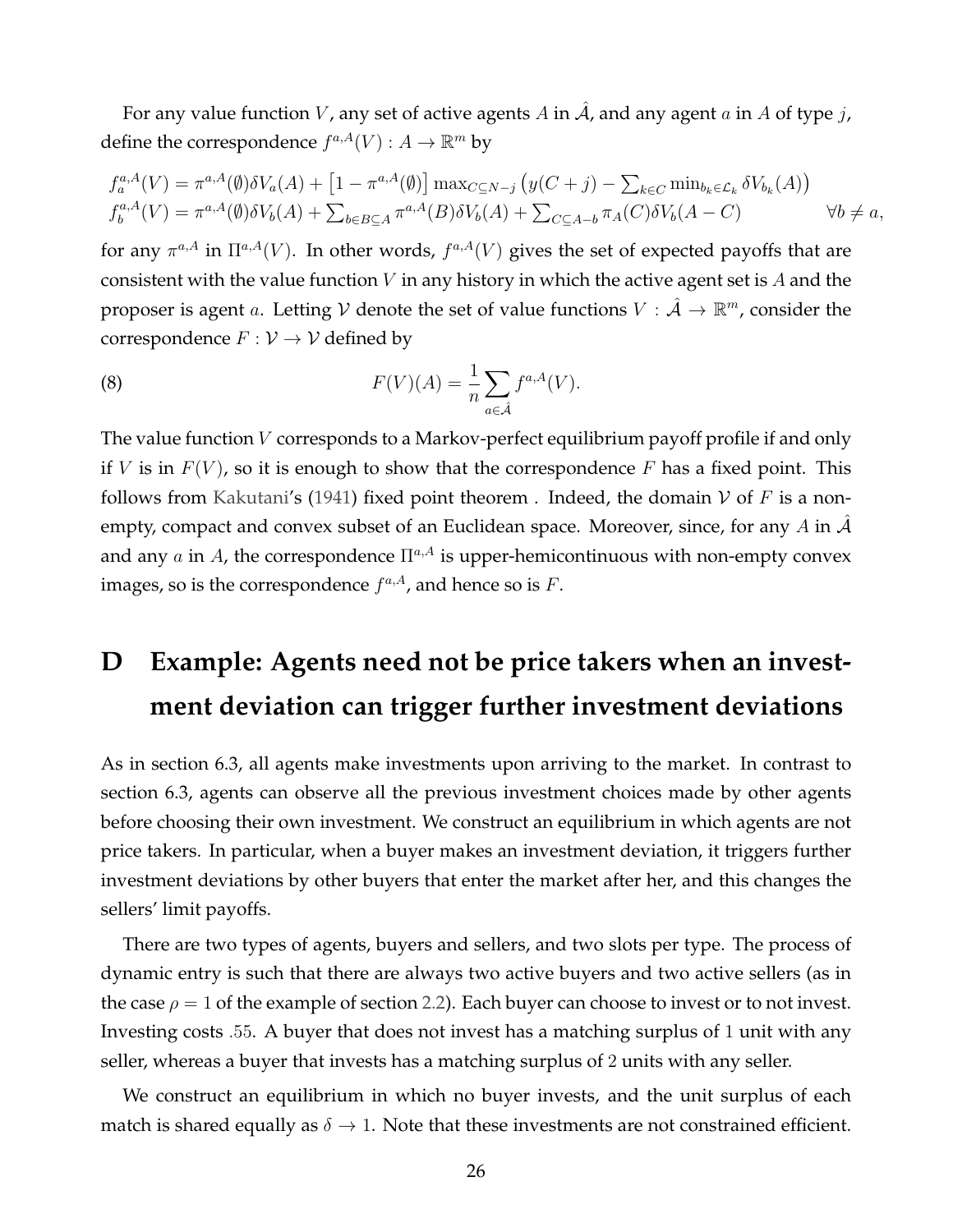In particular, if buyers were price takers, they would find it optimal to invest, because each would appropriate the unit value generated by her investment, which is larger than the cost of this investment.

There are three possible Markov states: The state 0 in which none of the two active buyers has invested, the state 1 in which only one of the two active buyers has invested, and the state 2 in which both buyers have invested. We describe an equilibrium in which:

- 1. In state 0, there is no delay: The proposer makes an acceptable offer to an agent on the other side of the market, and this offer is accepted with probability 1. Moreover, state 0 is absorbing; that is, the buyer that enters after a match occurs in state 0 never invests.
- 2. In state 1:
	- (i) Only the buyer that has not invested  $(b_2, say)$  delays, and she does so with probability 1. The sellers make acceptable offers to the buyer that has invested  $(b_1 \text{ say})$ .
	- (ii) If  $b_1$  leaves, the market stays in state 1 (that is, the buyer that replaces  $b_1$  chooses to invest) with probability  $\pi$ , and it moves to state 0 (that is, the buyer that replaces  $b_1$  chooses to not invest) with probability  $1 - \pi$ .
	- (iii) If  $b_2$  leaves, the market moves to state 2 (that is, the buyer that replaces  $b_2$  chooses to invest) with probability 1.
- 3. In state 2 there is no delay: The proposer makes an acceptable offer to an agent on the other side of the market, and this offer is accepted with probability 1. Moreover, state 2 is absorbing; that is, the buyer that enters after a match in state 2 always invests.

Everyone's equilibrium payoff  $w^0$  in state  $0$  satisfies:

$$
w^{0} = \frac{1}{4}(1 - \delta w^{0}) + \frac{3}{4}\delta w^{0}.
$$

Similarly, everyone's equilibrium payoff  $w^2$  in state 2 satisfies:

$$
w^{2} = \frac{1}{4}(2 - \delta w^{2}) + \frac{3}{4}\delta w^{2}.
$$

In state 1, buyer  $b_2$  delays with probability 1, which implies that

$$
w_{b_2}^1 = \frac{1}{4}\delta w_{b_2}^1 + \frac{3}{4}(\pi \delta w_{b_2}^1 + (1 - \pi)\delta w^0) \quad \text{and} \quad w_{b_1}^1 = \frac{1}{4}(2 - \delta w_s^1) + \frac{3}{4}\delta w_{b_1}^1.
$$

Moreover, the fact that the buyer that replaces  $b_1$  mixes between investing and not investing implies that she is indifferent between these two choices; that is,

$$
\delta w_{b_1}^1 - .55 = \delta w^0.
$$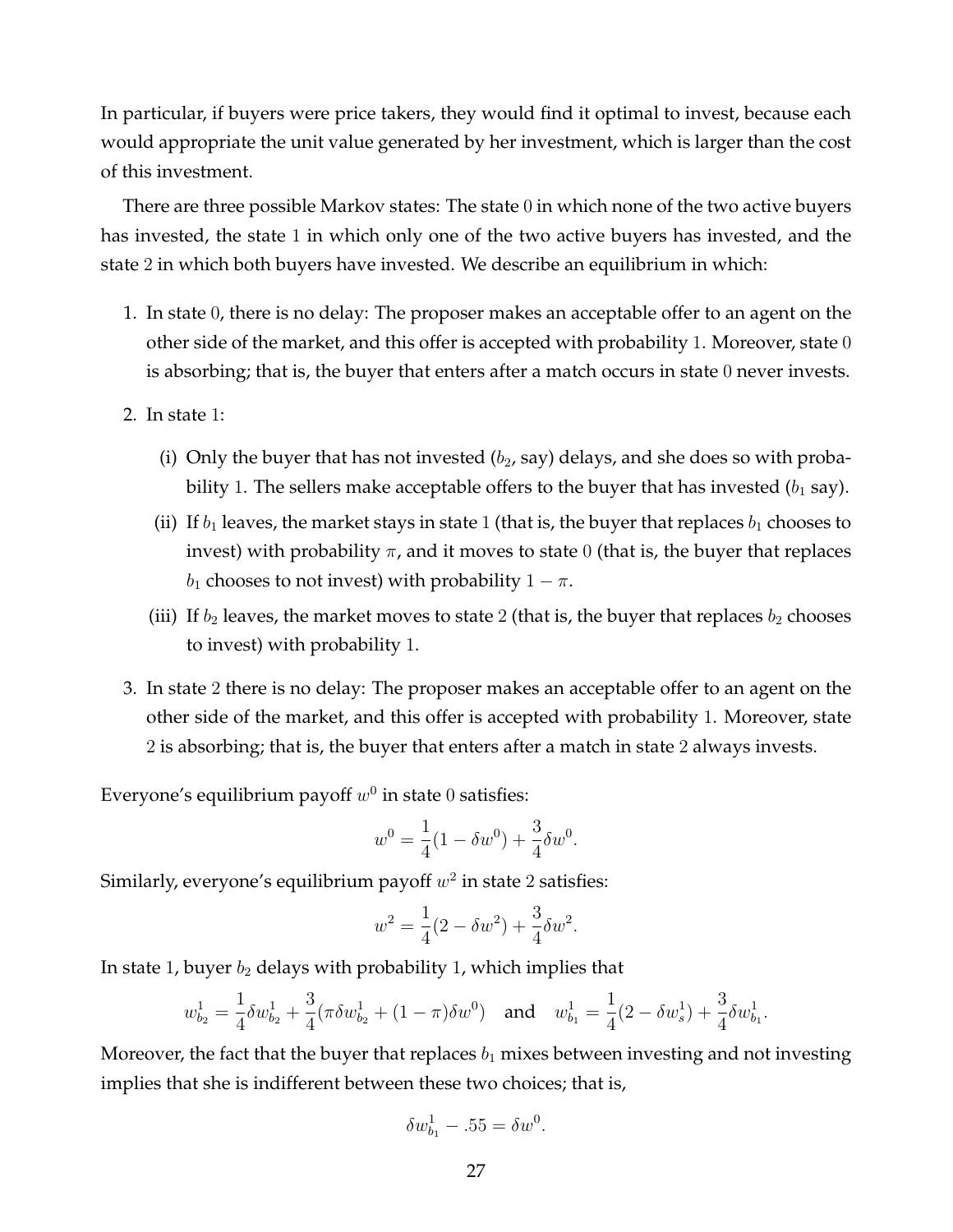Finally, the equilibrium payoff of any seller  $s$  in state 1 satisfies:

$$
w_s^1 = \frac{1}{4}(2 - \delta w_{b_1}^1) + \frac{1}{4}\left(\frac{1}{2}\delta w_s^1 + \frac{1}{2}(\pi \delta w_s^1 + (1 - \pi)\delta w^0)\right) + \frac{1}{4}\delta w_s^1 + \frac{1}{4}(\pi \delta w_s^1 + (1 - \pi)\delta w^0)
$$

where the first term corresponds to the event that  $s$  is the proposer, the second term corresponds to the event that  $b_1$  is the proposer, the third term corresponds to the event that  $b_2$  is the proposer, and the fourth term corresponds to the event that the other seller is the proposer.

It can be verified that the solution to the six equations above satisfies  $w^0\rightarrow 1/2$ ,  $w^2\rightarrow 1$ ,  $w^1_{b_1}\to 1.1$ ,  $w^1_{b_2}\to$  .15,  $w^1_s\to$  .9 and  $\pi\to 1$  as  $\delta\to 1$ . Hence, the strategies described constitute an equilibrium for all sufficiently high discount factors  $\delta$ . In particular,  $\delta w^0 = \delta w^1_{b_1} - c$  and  $\delta w^2-c>\delta w^1_{b_2}$ , so the buyers' investment choices are optimal. Moreover,  $\delta w^1_{b_2}+\delta w^1_s>1$ , so it is optimal for  $b_2$  to delay in state 1. We conclude that no one ever investing (that is, staying in state 0 forever) is part of an equilibrium for all  $\delta$  sufficiently large.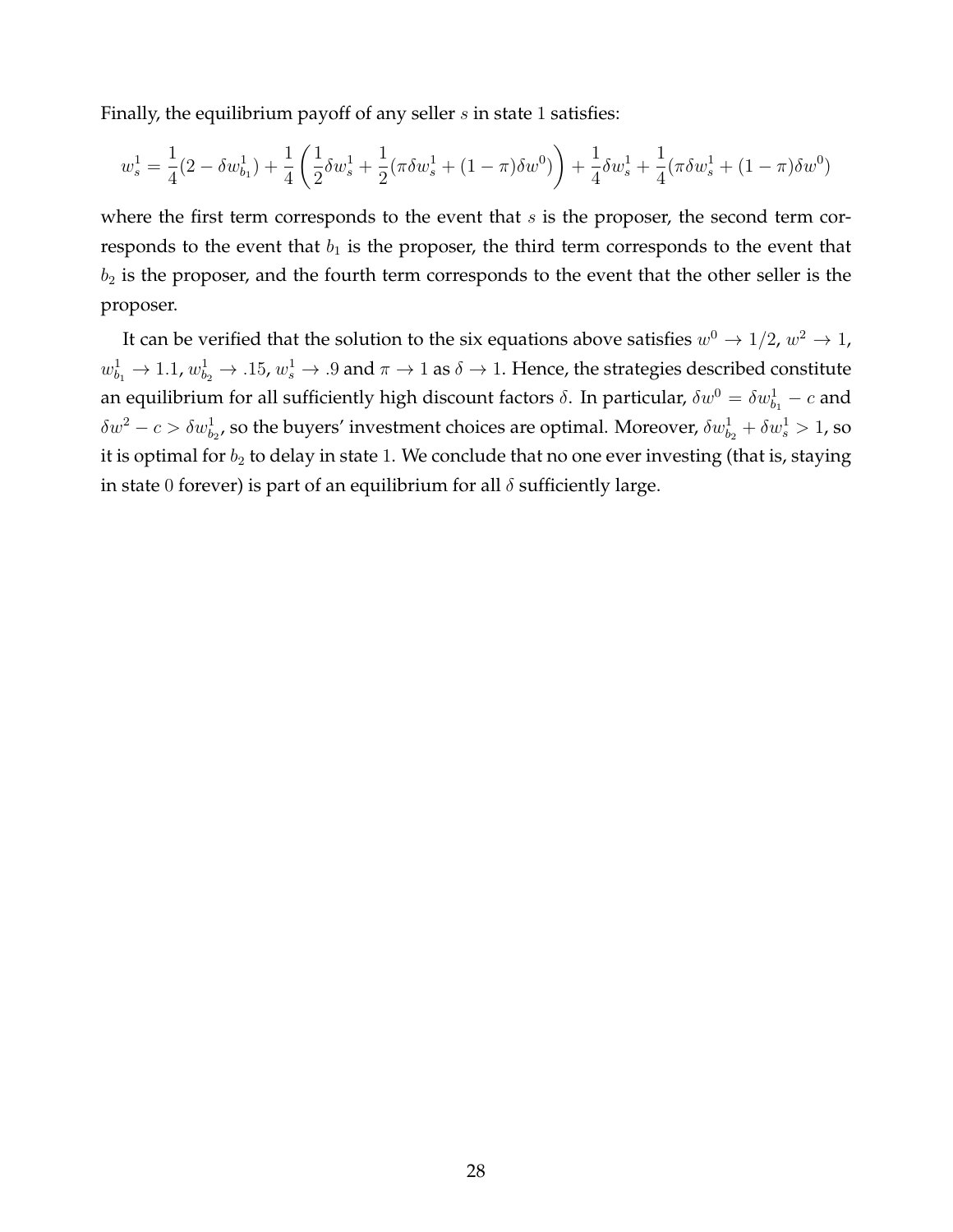### **References**

- <span id="page-28-0"></span>ACEMOGLU, D. (1997): "Training and innovation in an imperfect labour market," *The Review of Economic Studies*, 64, 445–464.
- <span id="page-28-1"></span>ACEMOGLU, D. AND R. SHIMER (1999): "Holdups and efficiency with search frictions," *International Economic Review*, 40, 827–849.
- <span id="page-28-4"></span>AKBARPOUR, M., S. D. KOMINERS, S. LI, AND P. R. MILGROM (2020): "Investment Incentives in Near-Optimal Mechanisms," *Available at SSRN 3544100*.
- <span id="page-28-3"></span>ANTRÀS, P. (2014): "Grossman–Hart (1986) goes global: Incomplete contracts, property rights, and the international organization of production," *The Journal of Law, Economics, & Organization*, 30, 118–175.
- <span id="page-28-8"></span>BESTER, H. (2013): "Investments and the holdup problem in a matching market," *Journal of Mathematical Economics*, 49, 302–311.
- <span id="page-28-9"></span>BINMORE, K. G. AND M. J. HERRERO (1988): "Security equilibrium," *The Review of Economic Studies*, 55, 33–48.
- <span id="page-28-12"></span>CHE, Y.-K. AND J. SÁKOVICS (2004): "A dynamic theory of holdup," *Econometrica*, 72, 1063– 1103.
- <span id="page-28-7"></span>CHIAPPORI, P.-A., M. C. DIAS, AND C. MEGHIR (2018): "The Marriage Market, Labor Supply, and Education Choice," *Journal of Political Economy*, 126, S26–S72.
- <span id="page-28-6"></span>CHIAPPORI, P.-A., B. SALANIÉ, AND Y. WEISS (2017): "Partner choice, investment in children, and the marital college premium," *The American Economic Review*, 107, 2109–67.
- <span id="page-28-2"></span>COLE, H., G. MAILATH, AND A. POSTLEWAITE (2001a): "Efficient non-contractible investments in finite economies," *The BE Journal of Theoretical Economics*, 1, 1–34.
- <span id="page-28-5"></span>——— (2001b): "Efficient non-contractible investments in large economies," *Journal of Economic Theory*, 101, 333–373.
- <span id="page-28-11"></span>DÁVILA, J. AND J. EECKHOUT (2008): "Competitive bargaining equilibrium," *Journal of Economic Theory*, 139, 269–294.
- <span id="page-28-10"></span>DE FRAJA, G. AND J. SÁKOVICS (2001): "Walras retrouvé: Decentralized trading mechanisms and the competitive price," *Journal of Political Economy*, 109, 842–863.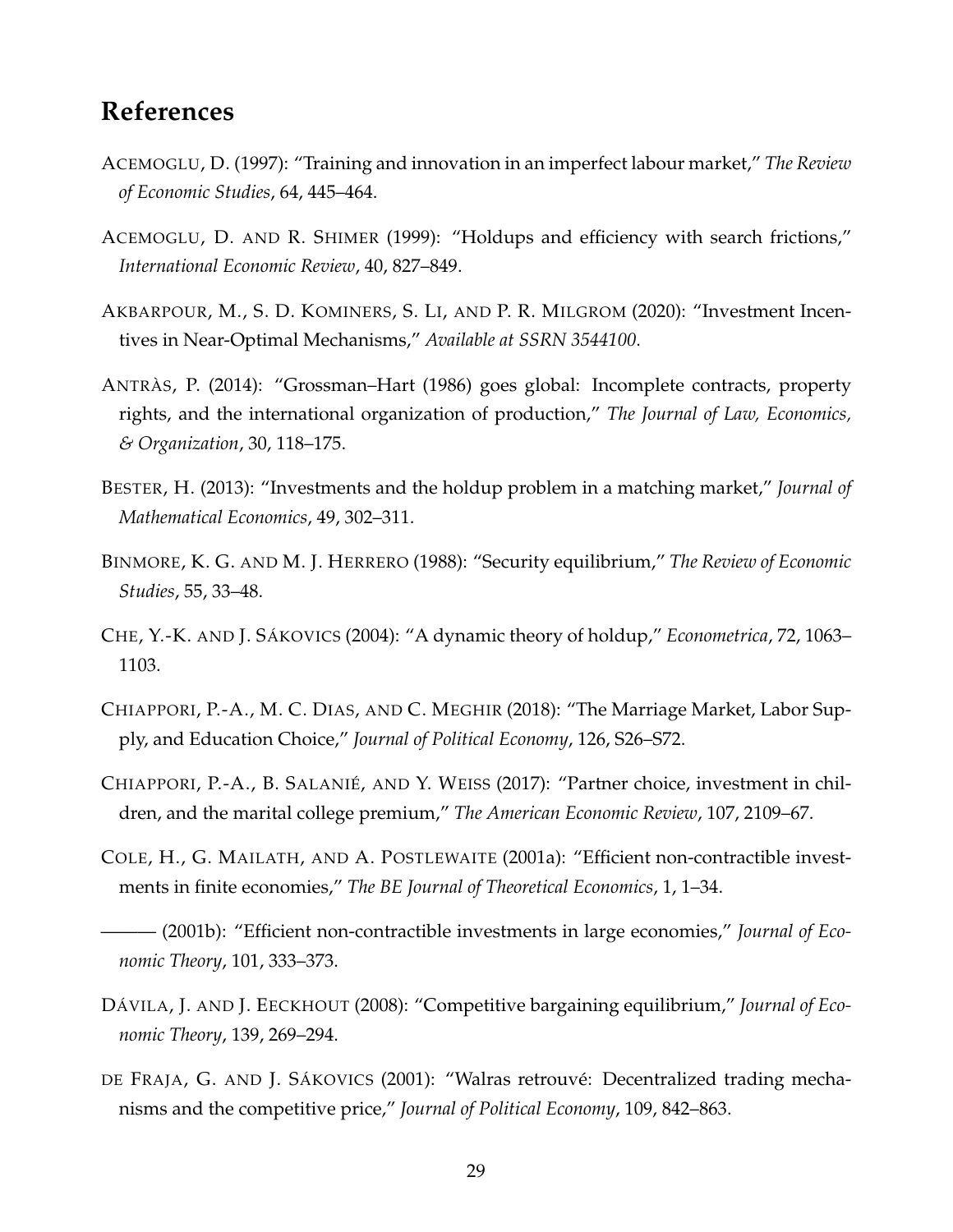- <span id="page-29-7"></span>DECKER, R. A., J. HALTIWANGER, R. S. JARMIN, AND J. MIRANDA (2020): "Changing Business Dynamism and Productivity: Shocks versus Responsiveness," *The American Economic Review*, 110, 3952–90.
- <span id="page-29-8"></span>DIZDAR, D. (2018): "Two-sided investment and matching with multidimensional cost types and attributes," *American Economic Journal: Microeconomics*, 10, 86–123.
- <span id="page-29-4"></span>ELLIOTT, M. (2015): "Inefficiencies in networked markets," *American Economic Journal: Microeconomics*, 7, 43–82.
- <span id="page-29-11"></span>ELLIOTT, M. AND F. NAVA (2019): "Decentralized bargaining in matching markets: Efficient stationary equilibria and the core," *Theoretical Economics*, 14, 211–251.
- <span id="page-29-13"></span>FUDENBERG, D. AND J. TIROLE (1991): *Game theory*, MIT Press.
- <span id="page-29-9"></span>GALE, D. (1987): "Limit theorems for markets with sequential bargaining," *Journal of Economic Theory*, 43, 20–54.
- <span id="page-29-10"></span>GALE, D. AND H. SABOURIAN (2005): "Complexity and competition," *Econometrica*, 73, 739– 769.
- <span id="page-29-3"></span>GRETSKY, N. E., J. M. OSTROY, AND W. R. ZAME (1999): "Perfect competition in the continuous assignment model," *Journal of Economic Theory*, 88, 60–118.
- <span id="page-29-1"></span>GROSSMAN, S. J. AND O. D. HART (1986): "The costs and benefits of ownership: A theory of vertical and lateral integration," *Journal of Political Economy*, 94, 691–719.
- <span id="page-29-0"></span>GROUT, P. A. (1984): "Investment and wages in the absence of binding contracts: A Nash bargaining approach," *Econometrica*, 449–460.
- <span id="page-29-12"></span>GUL, F. (2001): "Unobservable Investment and the Hold-Up Problem," *Econometrica*, 69, 343–376.
- <span id="page-29-5"></span>HART, O. AND J. MOORE (1990): "Property Rights and the Nature of the Firm," *Journal of Political Economy*, 98, 1119–1158.
- <span id="page-29-2"></span>HATFIELD, J. W., F. KOJIMA, AND S. D. KOMINERS (2019): "Strategy-proofness, investment efficiency, and marginal returns: An equivalence," *Becker Friedman Institute for Research in Economics Working Paper*.
- <span id="page-29-6"></span>HOSIOS, A. J. (1990): "On the efficiency of matching and related models of search and unemployment," *The Review of Economic Studies*, 57, 279–298.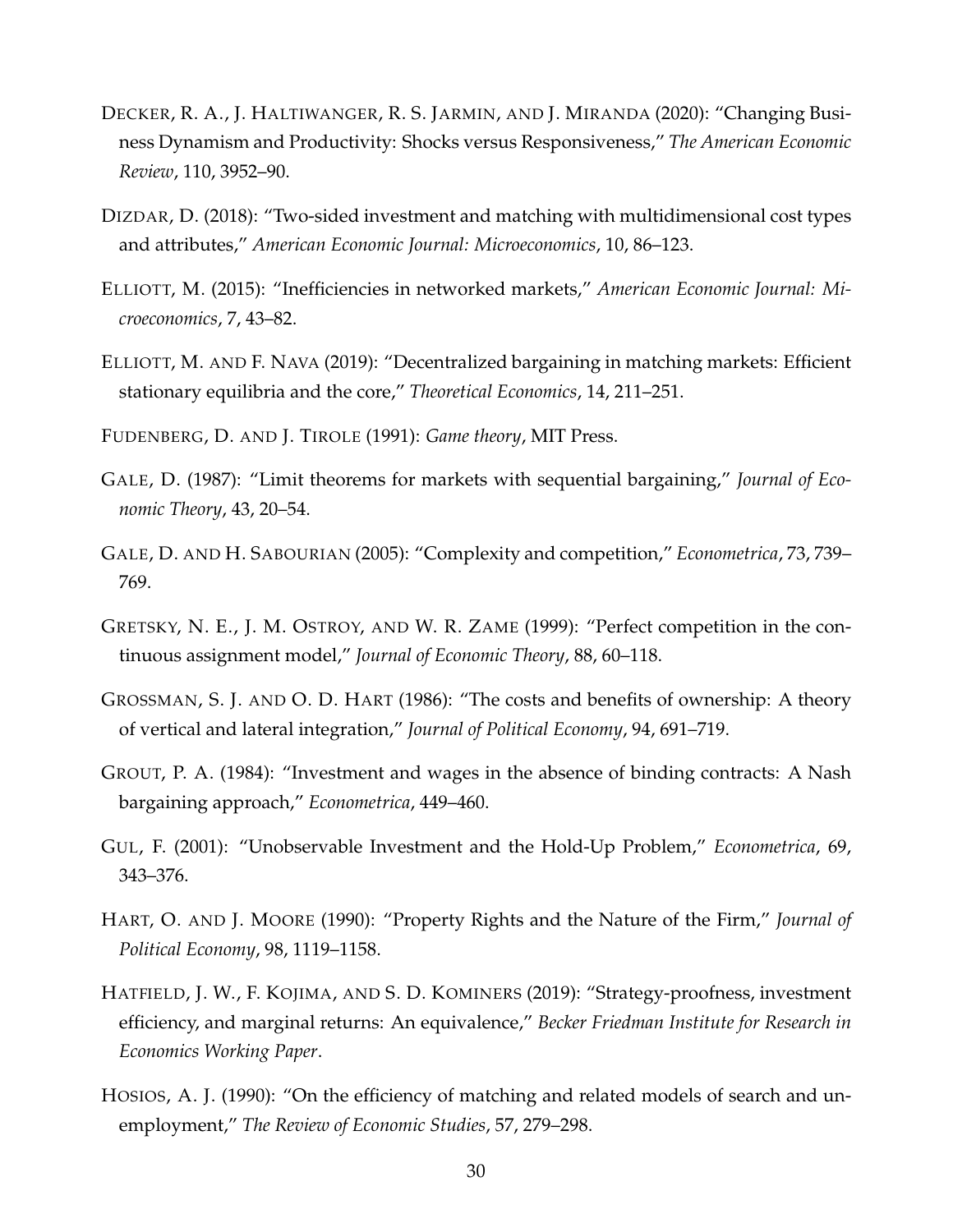- <span id="page-30-14"></span>KAKUTANI, S. (1941): "A generalization of Brouwer's fixed point theorem," *Duke Mathematical Journal*, 8, 457–459.
- <span id="page-30-8"></span>LAUERMANN, S. (2013): "Dynamic matching and bargaining games: A general approach," *The American Economic Review*, 103, 663–689.
- <span id="page-30-11"></span>LAUERMANN, S., G. NÖLDEKE, AND T. TRÖGER (2020): "The Balance Condition in Searchand-Matching Models," *Econometrica*, 88, 595–618.
- <span id="page-30-3"></span>LEONARD, H. B. (1983): "Elicitation of honest preferences for the assignment of individuals to positions," *Journal of Political Economy*, 91, 461–479.
- <span id="page-30-4"></span>MAILATH, G. J., A. POSTLEWAITE, AND L. SAMUELSON (2017): "Premuneration values and investments in matching markets," *The Economic Journal*, 127, 2041–2065.
- <span id="page-30-1"></span>MAKOWSKI, L. AND J. M. OSTROY (1995): "Appropriation and efficiency: A revision of the first theorem of welfare economics," *The American Economic Review*, 808–827.
- <span id="page-30-12"></span>MANEA, M. (2011): "Bargaining in stationary networks," *The American Economic Review*, 101, 2042–2080.
- <span id="page-30-7"></span>MCLENNAN, A. AND H. SONNENSCHEIN (1991): "Sequential bargaining as a noncooperative foundation for Walrasian equilibrium," *Econometrica*, 59, 1395–1424.
- <span id="page-30-13"></span>NGUYEN, T. (2015): "Coalitional bargaining in networks," *Operations Research*, 63, 501–511.
- <span id="page-30-2"></span>NÖLDEKE, G. AND L. SAMUELSON (2015): "Investment and competitive matching," *Econometrica*, 83, 835–896.
- <span id="page-30-9"></span>POLANSKI, A. AND F. VEGA-REDONDO (2018): "Bargaining frictions in trading networks," *The BE Journal of Theoretical Economics*, 18.
- <span id="page-30-0"></span>ROGERSON, W. P. (1992): "Contractual solutions to the hold-up problem," *The Review of Economic Studies*, 59, 777–793.
- <span id="page-30-10"></span>RUBINSTEIN, A. (1982): "Perfect equilibrium in a bargaining model," *Econometrica*, 97–109.
- <span id="page-30-6"></span><span id="page-30-5"></span>RUBINSTEIN, A. AND A. WOLINSKY (1985): "Equilibrium in a market with sequential bargaining," *Econometrica*, 1133–1150.
	- ——— (1990): "Decentralized trading, strategic behaviour and the Walrasian outcome," *The Review of Economic Studies*, 57, 63–78.